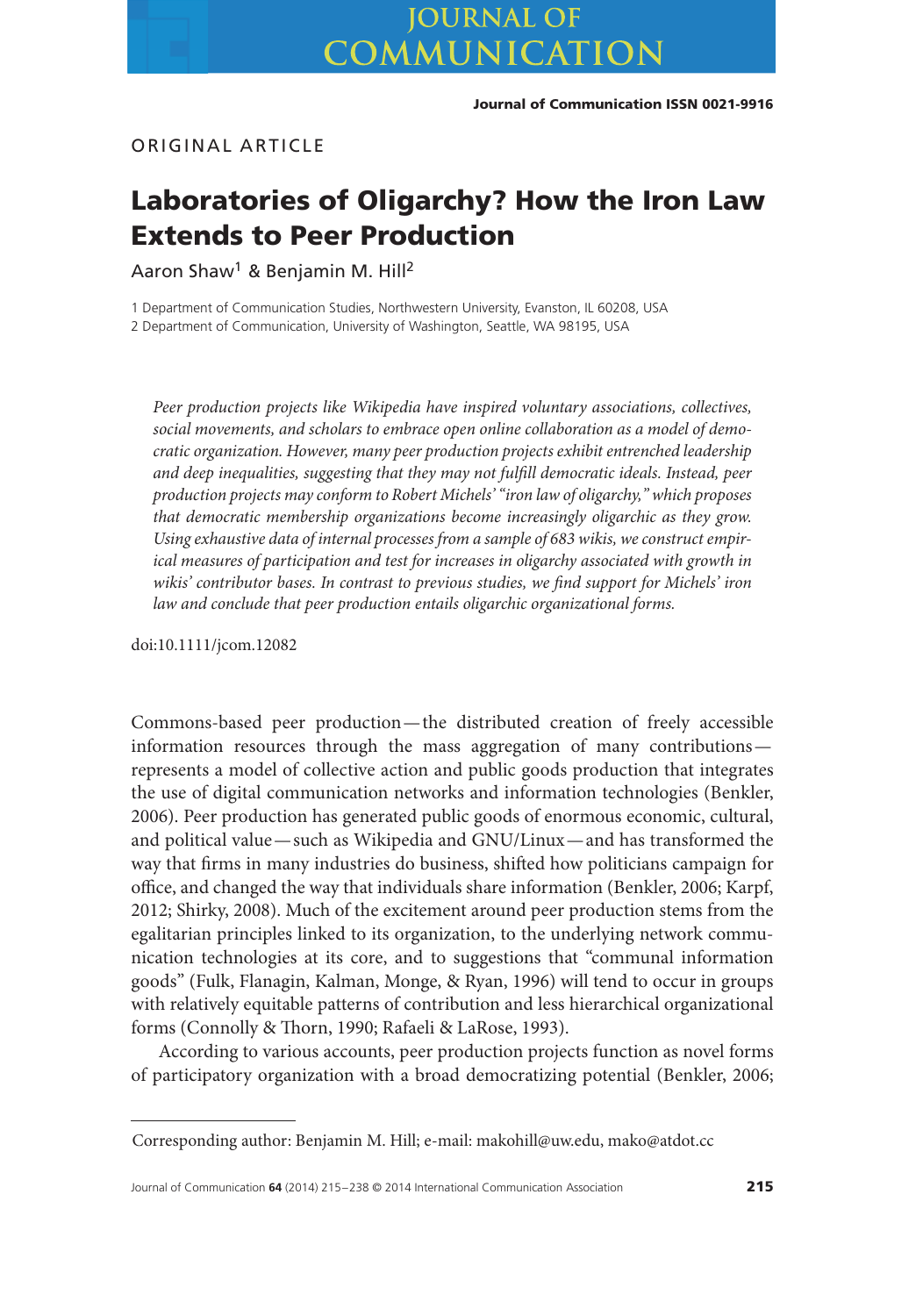Bennett & Segerberg, 2013; Castells, 2012; Fuster Morell, 2012). In addition, peer production communities have inspired a wave of associations, movements, and theorists to embrace networked technologies as tools for creating participatory democratic organizations. However, we also know that many successful peer production projects exhibit strong inequalities of participation and deeply entrenched leadership. Contributions to peer production follow a "power law" distribution where a small group of participants make an enormous proportion of contributions (Healy & Schussman, 2003; Ortega, 2009; Viégas, Wattenberg, McKeon, & Schuler, 2007) and many peer production projects, such as Linux and Ubuntu, are explicitly undemocratic, going so far as to describe their leaders as "benevolent dictators for life" (Hill, Burger, Jesse, & Bacon, 2008; Ingo, 2006). Although unequal participation and entrenched leaders do not necessarily mean that peer production projects are undemocratic, this evidence suggests that they may reproduce a pattern of behavior more consistent with Robert Michels' "Iron Law of Oligarchy" (1915), which proposes that as voluntary movements and membership organizations become large and complex, a small group of early members consolidate and exercise a monopoly of power within the organization as their interests diverge from the collective's.

We offer an empirical test of the assumption, central to previous theory, that large peer production projects resist increasing levels of organizational oligarchy. Using exhaustive longitudinal data of internal processes drawn from 683 wikis that have grown large and complex, we adapt Michels' iron law to the context of peer production communities and construct a series of hypothesis tests. In contrast to previous studies of communal public goods production in online environments (Rafaeli & LaRose, 1993) as well as ethnographic findings on Wikipedia from Konieczny (2009), we present quantitative evidence in strong support of Michels' iron law in peer production. As the peer production communities in our sample attract contributors, a small group of leaders, present at the beginning, tend to consolidate power as their interests diverge from those of other participants. These findings deviate from much previous literature on online organization, peer production, and communal information goods.

# **Wikis and Wikia Inc.**

Our empirical setting is a large sample of peer production communities engaged in the collaborative creation of *wikis*. The term "wiki" refers to software designed to facilitate the collaborative, asynchronous creation and distribution of textual content. It also refers to the communities that use wiki software and to the products created by these groups (Leuf & Cunningham, 2001). Wikipedia is the most famous example of a wiki, but there are hundreds of thousands of other wikis with different goals, topics, and scopes. Through the enormous success of Wikipedia—one of the five most popular websites in the world—wikis are perhaps the most visible and successful modality of peer production.

Along with free/libre/open-source software (FLOSS), wikis figured prominently into Benkler's (2002) original conceptualization of commons-based peer production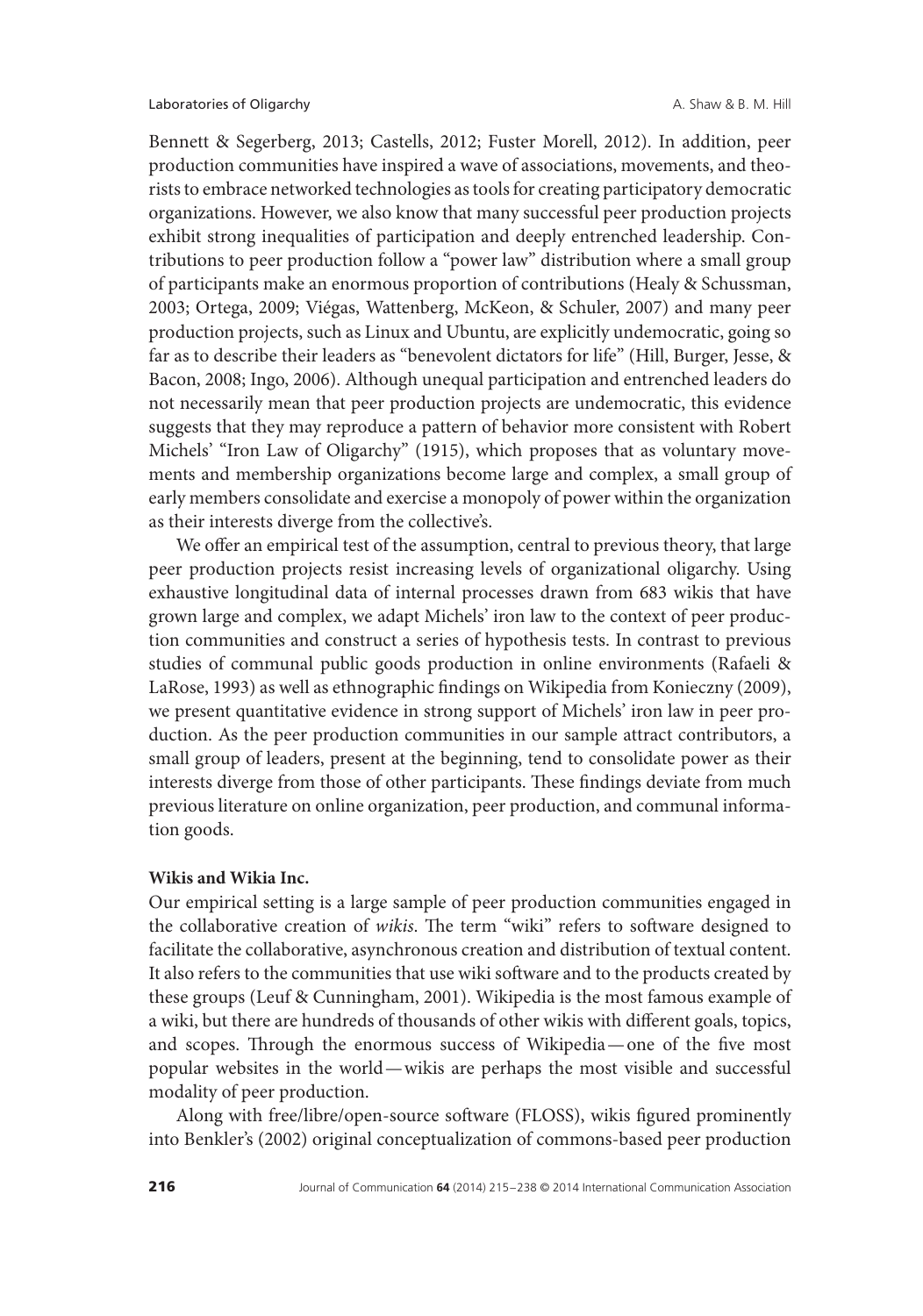and are widely cited as an archetype of peer production's new model of economic production, political participation, and information sharing. Despite their novel form, peer production communities like wikis encompass many characteristics that make them comparable to other kinds of voluntary associations. Many of them articulate explicitly democratic organizational ideals: They attempt to maintain member governance, they rely on attracting new members and leaders from within their membership, and they showcase effective solutions to collective action problems.

We analyze a population of peer production wikis hosted by the for-profit firm *Wikia*. Several aspects of Wikia make it an ideal setting in which to compare organizational governance in peer production communities. Wikia, founded in 2004, sought to apply the Wikipedia model of peer production beyond the education-based scope of the Wikimedia Foundation (the organization that supports Wikipedia). Wikia was founded by Jimmy Wales, Wikipedia's founder, and Angela Beesley, one of the most active and respected contributors to Wikipedia in its early years. Wikia's policies, structures, and technologies have been heavily influenced by Wikipedia. Although many firms host wikis (e.g., PBWiki, WikiSpaces, and SocialText), Wikia is unique in that it only hosts publicly accessible, volunteer-produced, peer production projects and never restricts viewership.

Wikia relies on peer production to create the content of its websites. As a result, Wikia does not restrict participation in content contribution except to combat spam or vandalism. Like Wikipedia, anybody can create an account on any Wikia wiki. The vast majority of these wikis allow contributions even without accounts. Like Wikipedia, FLOSS, and other peer production projects, all wiki content is distributed freely to the public.<sup>1</sup> These factors help ensure that Wikia wikis remain open and accessible, allowing communities to adopt more or less participatory and democratic organizational behavior.

In terms of the content and scope, Wikia wikis vary enormously, addressing popular culture and "fan culture" topics as well as subjects such as subcultures, software, food, fashion, and more. Some of the largest wikis host information about massive multiplayer online video games such as Halo or World of Warcraft, television shows such as *Lost*, movies and novels such as *Lord of the Rings*, and information about the academic job market. Taken together, Wikia wikis constitute one of the largest, broadest, and most inclusive populations of peer production communities.

## **Peer production as democratic organization**

A growing body of communication research seeks to evaluate the possibilities for participatory democracy and collective action in an era of digital networks and online organization (Bennett & Segerberg, 2012; Bimber, Flanagin, & Stohl, 2012; Castells, 2012; Polletta, 2013). A chorus of scholars have described networked collectives, including wikis, as deeply democratic (Benkler, 2006; Earl & Kimport, 2011; Fuster Morell, 2010, 2012; Hess & Ostrom, 2011; Karpf, 2012; Kollock, 1999; Tufekci & Wilson, 2012; Weber, 2004). These claims look to peer production projects as a digital vanguard among networked organizations. One popular narrative proposes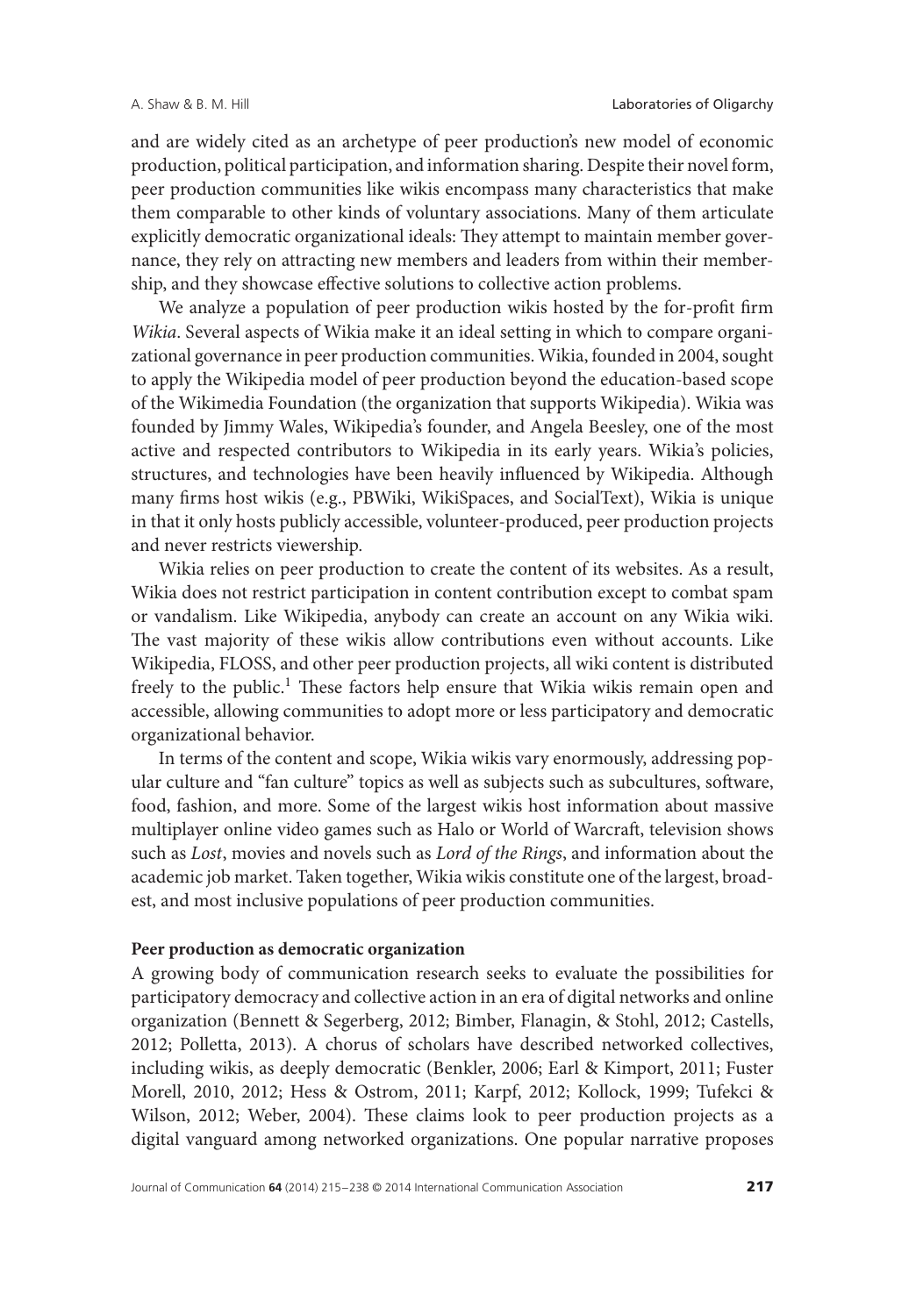that technologically savvy early adopters using the Internet as a tool for encyclopedia writing and software production discovered powerful new mechanisms for avoiding top-down bureaucratic control without sacrificing the quality of their products or processes (Benkler, 2006; Castells, 2012; Shirky, 2008).

This optimistic view of peer production finds support in several bodies of theoretical work in communication. First, research has linked the democratizing effects of new communication technologies to the production of specific types of "communal" and "connective" public goods such as discretionary databases of public information, libraries, census records, and community bulletin boards (Fulk et al., 1996). By the logic of these claims, the production of communal public goods in digital environments occurs more effectively and efficiently in large, egalitarian collectives (Connolly & Thorn, 1990; Fulk et al., 1996; Rafaeli & LaRose, 1993).2 Second, although focused on a social movement context, Bennett and Segerberg's "logic of connective action" suggests that networked modes of collaborative, voluntary association driven by personalized used of technology-mediated communication—including those pursued in peer production communities—will entail flatter, less hierarchical organizational forms (Bennett & Segerberg, 2013). Finally, within the "collective action space" of Bimber et al. (2012), the members of peer production communities embrace "entrepreneurial" (i.e., less bureaucratic and routinized) modes of engagement along with more "personal" (i.e., less formal and instrumental) modes of interaction. Bimber et al. contend that such entrepreneurial-personal organizations tend to be relatively flat and are managed through informal, discursive norms.

Across the organizational communication literature, these theories predict that peer production communities ought to possess participatory, democratic characteristics.

# **Peer production and Michels' iron law of oligarchy**

At the same time, empirical research on leadership, governance, and participation in peer production communities suggests a much more complicated reality than narratives emphasizing nonhierarchical and nonbureaucratic organization. First, nearly every population of peer production projects studied follows a "power law" distribution of contributions across contributors (Ortega, 2009; Schweik & English, 2012; Wu, Wilkinson, & Huberman, 2009). Second, there is some evidence that the informal hierarchies of attention, status, and influence that arise in large, successful, peer production projects cohere into formal and increasingly rigid bureaucratic structures that may not facilitate participatory democracy. For example, radical inequalities of status and participation are pervasive in Wikipedia (Kittur, Chi, Suh, & Mytkowicz, 2007; Loubser, 2010; Panciera, Halfaker, & Terveen, 2009; Priedhorsky et al., 2007; Viégas et al., 2007) and studies of the internal governance of online collectives indicate that hierarchical institutions exist, even if those institutions are not accompanied by formal bureaucratic structures (Black, Welser, Cosley, & DeGroot, 2011; Butler, Joyce, & Pike, 2008; Forte, Larco, & Bruckman, 2009; O'Mahony & Ferraro, 2007;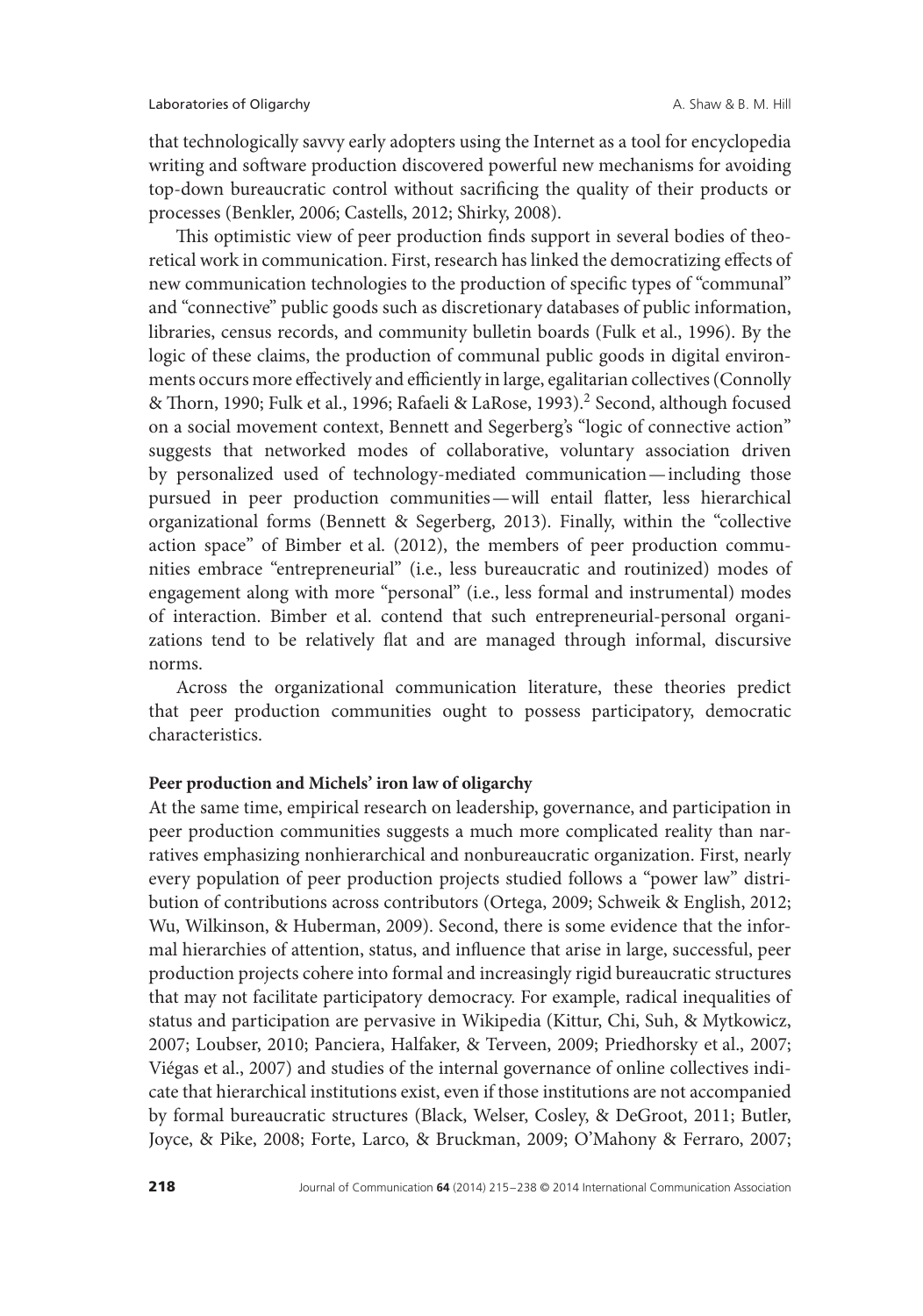Shaw, 2012; Zhu, Kraut, Wang, & Kittur, 2011). Although extreme hierarchy, bureaucracy, and inequality do not rule out the possibility that peer production projects are democratic, these attributes are not typical of participatory organizations.

A related set of predictions derive from the literature on voluntary organizations as well as some of the previous studies on peer production.The "iron law of oligarchy," one of the most influential theories of governance in voluntary organizations that was developed by the German sociologist and political theorist Robert Michels (1915), encapsulates these perspectives. Michels sought to explain why democratically run political parties in Italy around the turn of the 20th century became less democratic as they grew larger and more complex.<sup>3</sup> His "iron law" proposes that two patterns drive increasing oligarchy within voluntary organizations as they grow: (a) structurally, the group becomes an increasingly formal and complex organization with a small group of professional leaders who exercise a monopoly over the mechanisms of authority and (b) these leaders develop independent interests in the preservation of the organization itself, resulting in the transformation of the goals and activities of the organization in ways that diverge from the interests of members. Following previous work, we refer to these distinct dynamics as the "structural" and "goal transformation" components of the iron law (Jenkins, 1977; Leach, 2005; Voss & Sherman, 2000).<sup>4</sup>

Previous studies of movement and voluntary organizations—in particular Lipset, Trow, and Coleman (1956), Piven and Cloward (1977), Rucht (1999), and Voss and Sherman (2000)—guide our operationalization of Michels' two components of oligarchy in the context of peer production projects. Structurally, the governance and leadership of oligarchic organizations must reside in the hands of a stable, entrenched minority that exercises dominant control over organizational resources and policy (Lipset et al., 1956). Oligarchic goal transformation occurs when organizational leaders and elites develop interests that diverge from those of other members and impose their interests on the rest of the organization. If it applies, Michels' iron law requires that both patterns hold across peer production projects as they grow over time.

Although distinct from oligarchy, broad evidence of hierarchy, bureaucracy, and inequality in peer production suggests oligarchic leadership may prevail. Additionally, unlike political parties or labor unions, wikis, in general, are not formed with the objective of facilitating political or economic representation of their members and, as a result, may be less committed to democratic governance. Finally, given the ease with which volunteer contributors may choose to "exit" the community, some previous work on voluntary associations would also predict that less democratic governance arrangements would prevail (Barakso & Schaffner, 2008).

On the other hand, the organizational form and governance of peer production projects in general, and wikis in particular, possess few technical or physical constraints. Not only does wiki software support widely distributed contributions, it also supports widely distributed authority and governance. For example, there is no limit on the number of formal leaders ("administrators") a wiki can have and no material cost to adding them. Indeed, in previous research, wikis have been considered some of the most egalitarian and democratic peer production projects in terms of their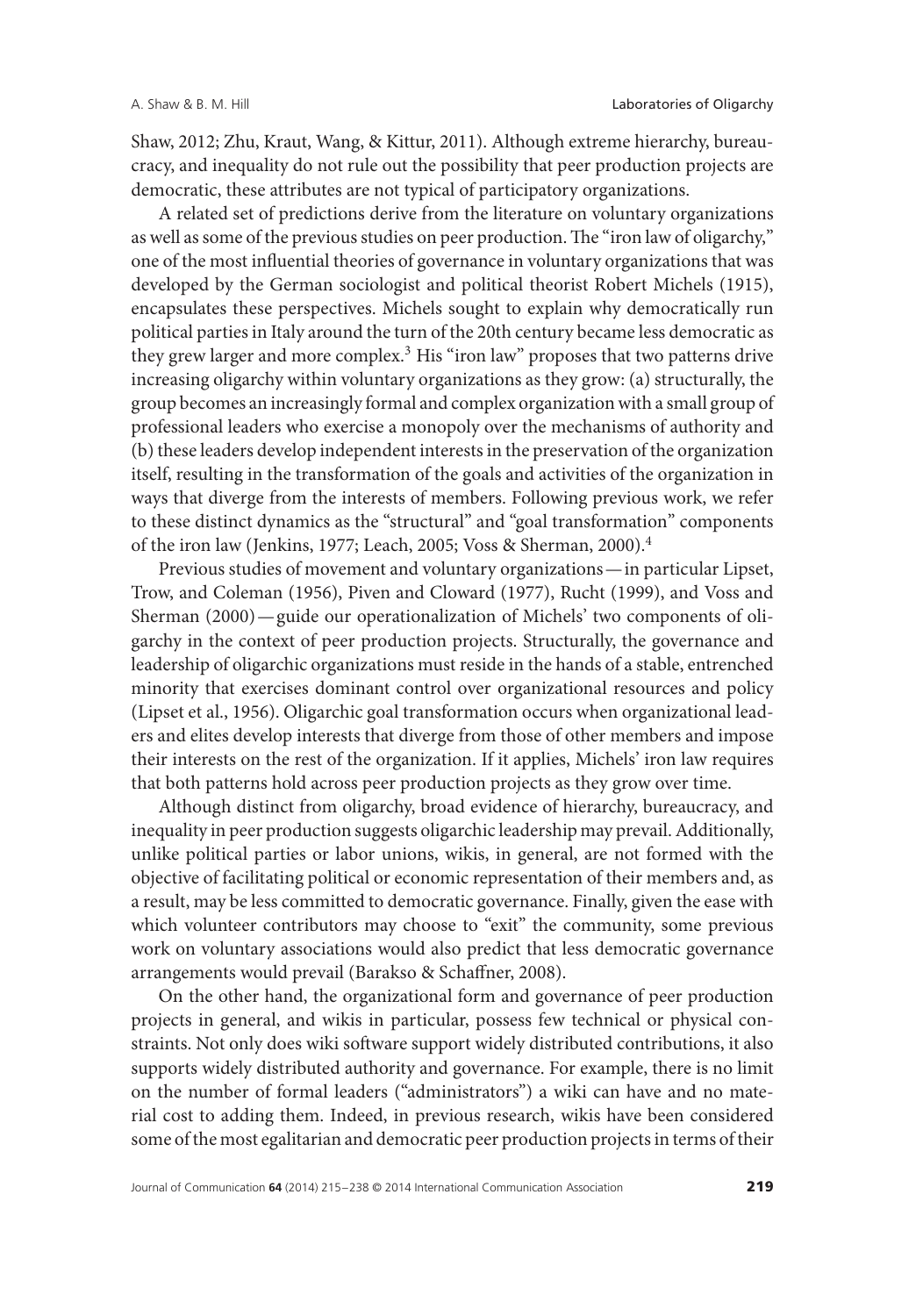opportunities for lateral authority and resistance to domination by a small minority (Konieczny, 2009). If peer production projects are, as some suggest, intrinsically supportive of participatory democratic organizational forms, there is reason to believe that wikis will be among peer production's most democratic organizations.

# **Testing for the iron law in wikis**

Despite the broad interest in peer production as democratic organization, little previous empirical research on peer production has formally tested such claims about projects' organizational governance and several studies point to the need for more comparative analysis (Butler, 2001; Fuster Morell, 2010; O'Mahony & Ferraro, 2007; Shaw, 2012). Also, even though theoretical and empirical work asserts that organizational democracy and egalitarian participation will prevail in communities engaged in communal public goods production, concepts of organizational democracy are often left unspecified. For our purposes, organizational democracy consists in the active participation of multiple constituencies in the negotiation and exercise of legitimate authority within an organization. This definition derives from previous research on voluntary, membership, and movement organizations engaged in collective action of various kinds (Andrews, Ganz, Baggetta, Han, & Lim, 2010; Lipset et al., 1956; Ostrom, 1990; Voss & Sherman, 2000) and builds on foundational studies of public goods production and common pool resource management (Hardin, 1968; Olson, 1965; Ostrom, 1990). As with other translations of the iron law to organizations beyond political parties, oligarchy and democracy have distinct meanings in the context of peer production communities. Like previous work, we adapt and operationalize it to suit our empirical setting.

The structural component of the iron law concerns the distribution of formal authority within an organization. Wiki software facilitates role differentiation and systems of formal leadership. In most wikis, members can hold special privileges that include the ability to delete accounts and content, to lock and unlock pages for editing, and to block users. Other special privileges include access to special pages and to tools for removing spam and vandalism. Users with additional privileges are referred to as "administrators" within wiki communities. As individuals occupying structural positions of authority, administrator status provides an avenue to test for the structural component of the iron law. Our first hypothesis tests for structural oligarchy by considering the relationship between the distribution of administrator status and membership size: *The probability of adding new administrators declines as wikis' contributor bases grow (H1)*.

Although administrator status confers authority and special privileges, the practice of governance and leadership in wikis consists largely of the exercise of informal authority and the performance of tasks that loosely resemble the work of research editors and debate moderators (Black et al., 2011; Forte et al., 2009; Zhu et al., 2011). So although only an administrator can delete a page or ban a user, nonadministrators can, and frequently do, contribute to administrative pages in ways that may traditionally be considered part of bureaucratic administration of the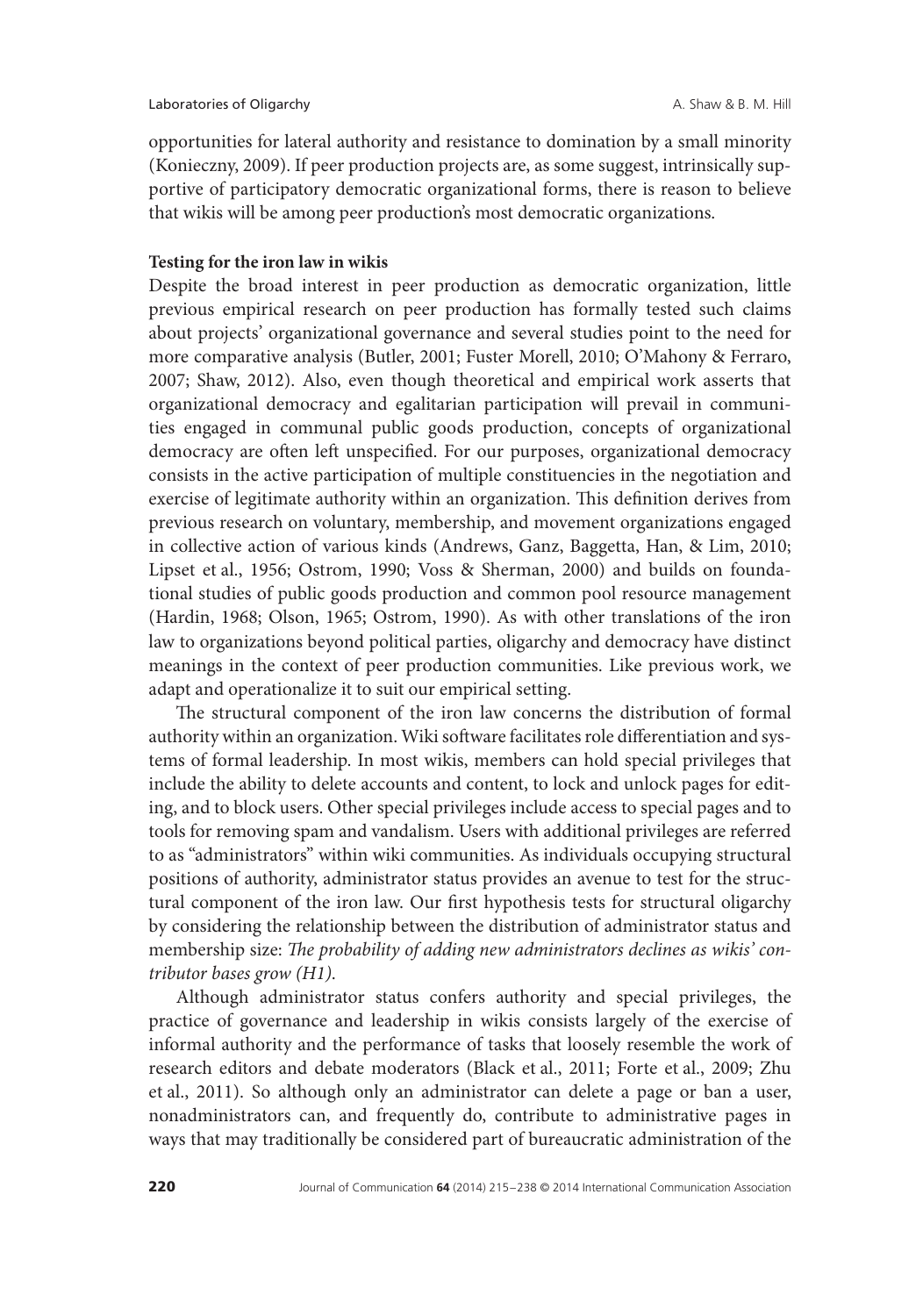community (Butler et al., 2008; Joyce, Pike, & Butler, 2012). Much of this governance activity happens in dedicated administrative pages that, in most cases, any wiki user can create or edit (Kriplean, Beschastnikh, McDonald, & Golder, 2007). Although not every wiki uses these administrative pages, they act as dedicated spaces for crafting rules, policies, and guidelines (e.g., rules for deleting articles) as well as an area in which policies are implemented (i.e., discussion and voting on the deletion of particular pages). Our second hypothesis looks to these pages to consider the relationship between the administrative elite and participation in administrative activity: *Controlling for the total number of contributions to administrative pages, administrators will contribute more to administrative pages as wikis' contributor bases grow (H2)*. This hypothesis also tests for the structural component of oligarchy, and in particular the idea that oligarchic leaders monopolize the mechanisms of organizational authority.

Of course, the presence of a consolidated elite may not be problematic when the elite represents the interest of the broader membership. Structural indicators of oligarchy, in this sense, only become a problem in the presence of goal transformation when leaders use their positions of authority to alter the priorities of the organization to suit their own agendas over those of the organization's members. Support for H2 may reflect a shift of activity of the elite into governance and away from the interests of the membership as expressed by how they contribute to the wiki. For more direct evidence of goal transformation, we can examine a subset of "reverts" (i.e., complete removals of contributions) performed by administrators to other editors. Reverts, a technique used to reject low-quality, spam, or otherwise unwanted contributions, reflect a way that administrators impose their vision of legitimate and valuable participation on others.<sup>5</sup> More importantly, reverts provide a clear indication of divergence between the interests of the reverters and the reverted. If a contributor makes a good faith edit and that edit is undone, this signals a difference between the reverting and reverted users in terms of what they believe the content on the website should be. Formally, we predict that: *Controlling for the total number of contributions made by experienced contributors, the number of reverts by administrators of such contributions will increase as wikis' contributor bases grow (H3)*.

# **Method**

# **Data and measures**

In contrast with previous studies assessing either the iron law or the organizational dynamics of communal public goods production, our analysis draws on the full observational records of intraorganizational behavior within a population of organizations. This type of "big data" affords us an opportunity to test hypotheses in ways that previous studies on these topics could not. Our initial dataset includes data on 76,473 wikis created before April 2010. It includes the full history of every revision, from both registered and nonregistered users, for every wiki hosted by Wikia from the time of Wikia's founding in 2004 until the point of data collection in April 2010. Because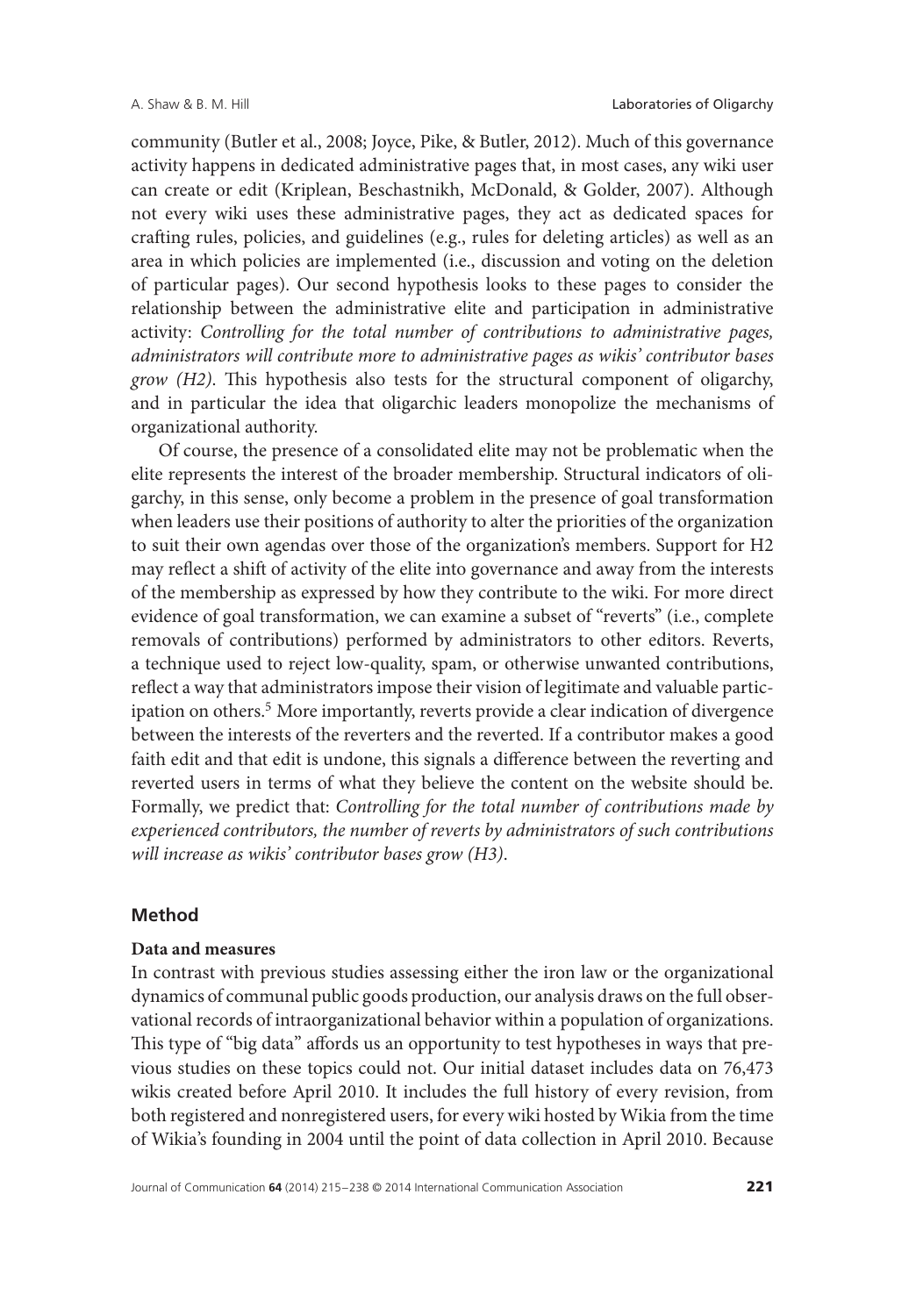#### Laboratories of Oligarchy **A. Shaw & B. M. Hill**

| Variable               | Minimum      | Median | Mean    | Maximum     | <i>SD</i> |
|------------------------|--------------|--------|---------|-------------|-----------|
| Edits                  | 644          | 13,438 | 53, 306 | 2, 303, 248 | 161, 652  |
| Pages                  | 183          | 3, 167 | 11, 152 | 1, 270, 640 | 53,025    |
| Editors                | 69           | 218    | 787     | 68,222      | 3,457     |
| Reverted edits         | $\mathbf{0}$ | 285    | 1,441   | 122,950     | 5,886     |
| Administrators         | $\Omega$     |        | 11      | 247         | 18        |
| Age (months)           | 6            | 46     | 50      | 74          | 11        |
| Project edits          | $\mathbf{0}$ | 55     | 622     | 59,726      | 3, 224    |
| Experienced user edits | 418          | 12,270 | 49,020  | 2,020,925   | 149,606   |

**Table 1** Summary Statistics for All the Wikis Included in Our Analysis.  $(n = 683)$ 

Wikia does not host private wikis or private data, these datasets were systematically made public for every Wikia wiki. Data for all wikis in our sample remain public and searchable on the web and new datasets continue to be available, upon request, for every wiki. Wikia wikis all run the same software (MediaWiki), which is developed in collaboration with the Wikimedia Foundation. The fact that all the wikis in the population use identical software makes it possible to derive a set of comparative metrics for analyzing organizational governance and activity.

Although scholars often treat all wikis as examples of peer production, there is a highly skewed distribution in activity among wikis; the vast majority of wikis, such as FLOSS projects (Healy & Schussman, 2003), are small and uncollaborative. Considering sample median values, an average wiki in our full dataset contained 225 contributions to 217 pages by six unique contributors at the point of data collection in 2010. Most of these wikis are not produced through the type of mass collaboration that Benkler (2002, 2006) calls peer production. For this reason, and because both theories and measures of oligarchy assume large, active groups, we limit our analysis to a subset of large wiki communities from this population.

To build this subset, we first ranked all 76,473 wikis in terms of the number of unique contributors. Next, we selected the top 1% of wikis in the full dataset (732 wikis). We removed a number of wikis because their database dumps included corrupted or invalid data (e.g., edits marked as occurring before the wikis were founded) leaving a total of 683 wikis in our final dataset. Summary statistics for this subset of wikis are reported in Table 1. This sample is an inclusive sample of peer production Wikia wikis in that the smallest of these wikis includes contributions from only 69 accounts. Because a 1% cutoff is still arbitrary, we also carried out our analysis using less inclusive subsets of only the top 300 and top 100 wikis. In both cases, we found results that were substantively similar.

This dataset consists of rich longitudinal records, which include every contribution made to each wiki, recorded with timestamps accurate to within 1 second. It includes 33,278,993 distinct contributions by 469,524 different contributors to 6,167,797 different wiki pages—more than 264 gigabytes of raw data. To create the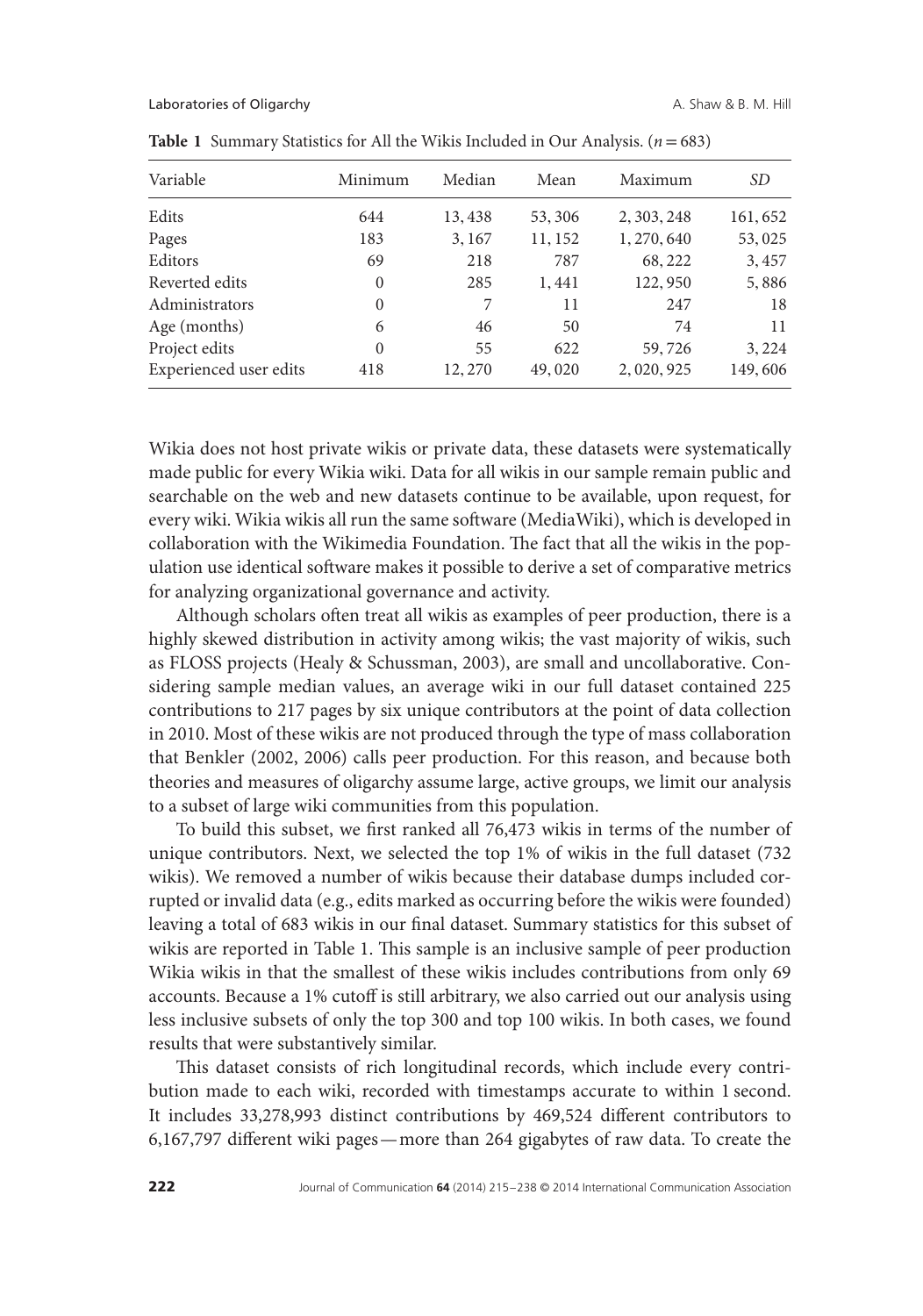measures in our analysis, we wrote custom software to parse the database dump files and to query the Wikia application programming interface (API) for additional metadata. Because statistical power is not a concern and because discrete longitudinal analysis is more easily interpreted, we "bin" our data into week-long periods for this analysis. As a result, our analytic unit is the *wiki week* and our longitudinal dataset includes 146,858 such observations.

Because Michels' iron law is stated in terms of membership growth or organizational complexity, our primary independent variable must capture the size of a project's membership. For all our hypotheses, our primary question predictor, accounts<sub>total</sub>, measures the number of unique registered accounts that have made at least one contribution to a wiki. Because wikis can grow older as well as more complex—and because our detailed data can disentangle these effects—we include another variable, *week*, that is expressed as the age of each wiki in weeks from the time when the wiki recorded its first contribution. As introduced above, we use "administrator status" as an indication of structural and formal authority of individuals within wikis. We calculate each individual's administrator status on a weekly basis for every *wiki week* in the dataset. Because this data is longitudinal as well, activity of a contributor in 1 week may be classified as coming from an administrator, whereas activity from the same user in another week may not.

To test our three hypotheses, we construct three dependent variables. For our first hypothesis (H1) that the probability of a community adding a new administrator will decline as wikis' contributor bases grow, we create a dichotomous variable that is coded "1" in a week if a community adds a new administrator and "0" if it does not. The addition of a new administrator constitutes a rare event and only occurred in 2,911 wiki weeks (2% of the wiki weeks in our sample).

To test H2 that structural oligarchy will also be associated with increased administrator activity in governance, we first identify a set of edits to administrative pages in each wiki. We take advantage of a feature of MediaWiki software called "namespaces," which allows pages to be categorized into one of several groups. One namespace common to all wikis is the "project" namespace, which, according to documentation, is designed to be used for "meta-discussions related to the operation and development of the wiki." By convention, this namespace is used for administrative and policy activity including policy and guideline creation and decision-making (Kriplean et al., 2007). As a first step, we identify a subset of edits to pages in the project namespace and record a count of these edits (*proj-edits*<sub>week</sub>) for use as a control. As a second step, we identify the subset of edits made by administrators (*proj-edits-admin*week) for use as an outcome. Some wikis in our sample do not use the project namespace (129 wikis or 19% of our sample), thus we exclude these wikis from our analyses when testing H2. Our results are substantively unchanged if they are included.

To test H3 that the number of reverts by administrators of edits made by experienced editors will increase as wikis' contributor bases grow, we must first identify reverted edits. We identify reverts as revisions that return an article to its state prior to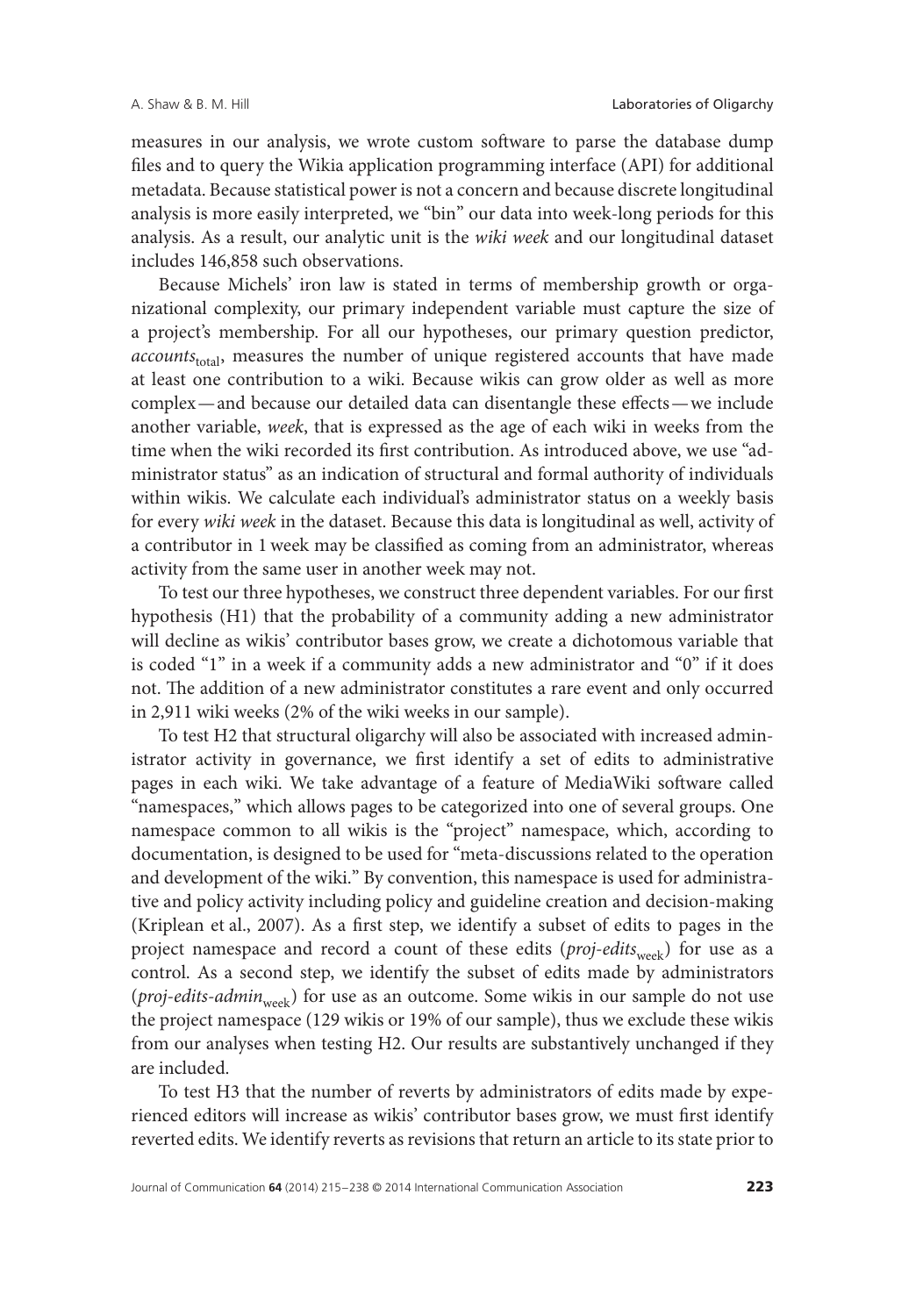the last editor's contribution.<sup>6</sup> As noted above, reverts that administrators make to the contributions of other community members provide a rough measure of the extent to which administrator interests diverge from those members' interests. Many reverts reflect work undoing vandalism and spam. Although it is not possible to automatically categorize contributions as having been made in either good or bad faith, we can consider a contributor's total edit history to identify experienced users with a history of accepted contributions. Toward this end, we construct a variable *admin-reverts*<sub>week</sub> that is a count of the number of edits of experienced editors that were reverted by administrators in each week on each wiki. We limit this count to reverts of edits made by experienced editors because we do not want the measures to reflect reverts of spam and vandalism. We label contributors "experienced" who have made at least five nonreverted edits and have not had more than 25% of their total edits reverted. We also construct a measure of the number of edits by these experienced editors in each week  $(expr-edits_{week})$  for use as a control.

Finally, we construct a baseline set of control variables. To capture differences in activity that may affect the current amount of administrative work, we construct measures of the number of unique contributors (*editors*<sub>week</sub>) and the number of distinct contributions (*edits*week). We also include controls that capture the state of the wiki including the number of distinct pages in the wiki (pages<sub>total</sub>) and the total number of administrators (*admins*<sub>total</sub>).

### **Analytic strategy**

To test the three hypotheses described above, we construct longitudinal models to estimate the extent to which the wikis in our sample become more oligarchic as their contributor bases grow. Because our dataset includes repeated observations for each wiki, we are concerned about autocorrelation of residuals over time. Following Singer and Willett (2003), we use hierarchical linear models as a multilevel model for change and fit random intercepts for each wiki to cluster within-wiki variance in a compound error covariance structure.

As is typical in datasets from online communities, many of the variables capturing activities in wikis are highly skewed. Our measures of accounts, editors, pages, administrators, edits, administrator-reverts, edits by experienced editors, and administrative edits all follow this pattern. We take the natural logarithm of each, resulting in approximately normal distributions. Preliminary exploration of our data revealed that the relationship between time and our dependent variables is curvilinear. As a result, we include a quadratic specification of *week* in our models.

Each of our models is fit with a measure of oligarchy as its dependent variable and each model corresponds to one of our hypotheses. In Model 1 (M1), we use a multilevel logistic regression to estimate the probability of a new administrator being added. Models 2 and 3 are hierarchical linear models on different dependent variables: M2 is the log-transformed number of edits to administrative pages by administrators and M3 is the log-transformed number of reverts of experienced users by administrators. We use a base model in which every variable is measured at the level of the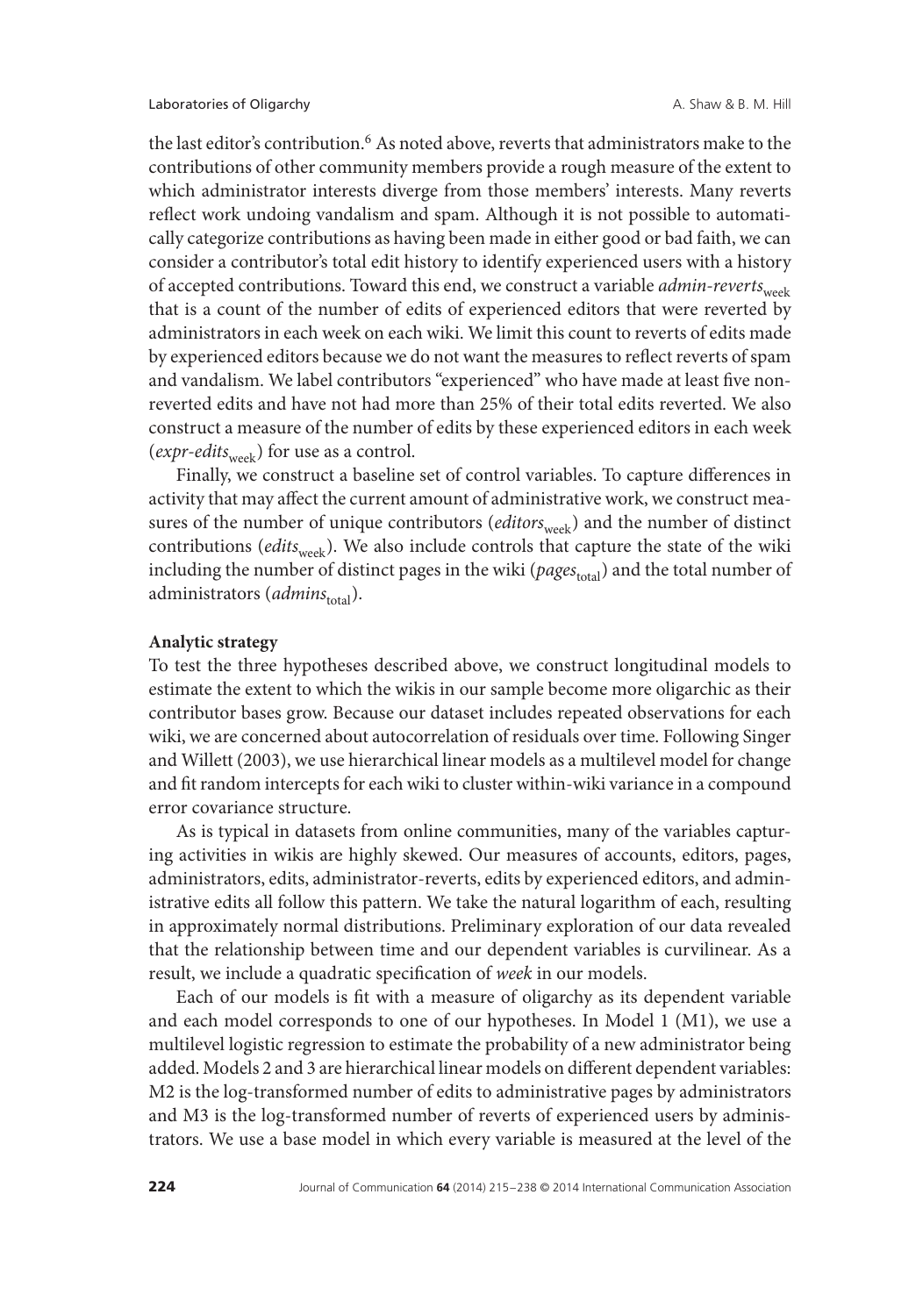wiki week and which includes a set of controls as well as our compound error term:

 $Y = \beta \ln a$ *ccounts* +  $\beta \ln$ *week* +  $\beta \ln$ *week*<sup>2</sup> +  $\beta \ln p$ *ages* + β ln *admins* + β ln editors + β ln *edits* + [*u* + *E*]

M2 estimates log edits by administrators on administrative pages and adds a control for the total amount of such activity (ln *proj-edits*). M3 estimates the log number of administrator reverts of experienced contributors' edits and includes a control for the total number of these edits (ln *expr-edits*).

# **Results**

We find that as the wikis in our sample attract contributors, they display characteristics consistent with increases in oligarchy. Leadership roles remain concentrated among an extremely small group of elites as organizational membership grows, affirming H1. This group of administrators is increasingly active in administrative activity, controlling for the total amount of such work, consistent with H2. Finally, we observe that as membership grows, the number of reverts of experienced users by administrators tends to rise, supporting H3. In all three measures, wikis in our sample conform to the patterns predicted by Michels' iron law.

Figure 1 provides an example of a single wiki from our dataset that reflects the basic pattern demonstrated in our models. The data shown are from *Seattle Wiki*, a website that contains information about "places to go, things to do, community, organizations, happenings and events, resources, politics, and anything else related to the greater Seattle area."<sup>7</sup> Figure 1 plots cumulative counts of several variables. The visualizations show that the number of contributions (*edits*), the number of registered users that have made at least one contribution (*accounts*), and the number of edits to "project" pages have each increased steadily from the time the community was created in late 2004 through the point of data collection in 2010. That said, it is clear in the third panel that the number of administrators has grown much more slowly and that no administrators have been added since late 2005. The bottom panel shows that this small group of administrators has, over time, continued to revert contributions from experienced users, but that this activity has slowed.

Fitted regression models suggest a substantively similar pattern of associations and provide a set of formal tests of our hypotheses. Results from these models are shown in Table 2. In our first model (M1), we find strong support for H1 that large communities are less likely to add new administrators as they add new members. Indeed, we find that, *ceteris paribus*, one log-unit increase in the number of registered contributors is associated with odds of adding a new administrator that is only 0.81 times as high as they would be with the smaller contributor pool. This estimate reflects a marginal negative effect controlling for the number of administrators, the amount of activity, and the number of individuals active in each week. As expected, a large administrator corps is associated with a lower probability of adding a new administrator whereas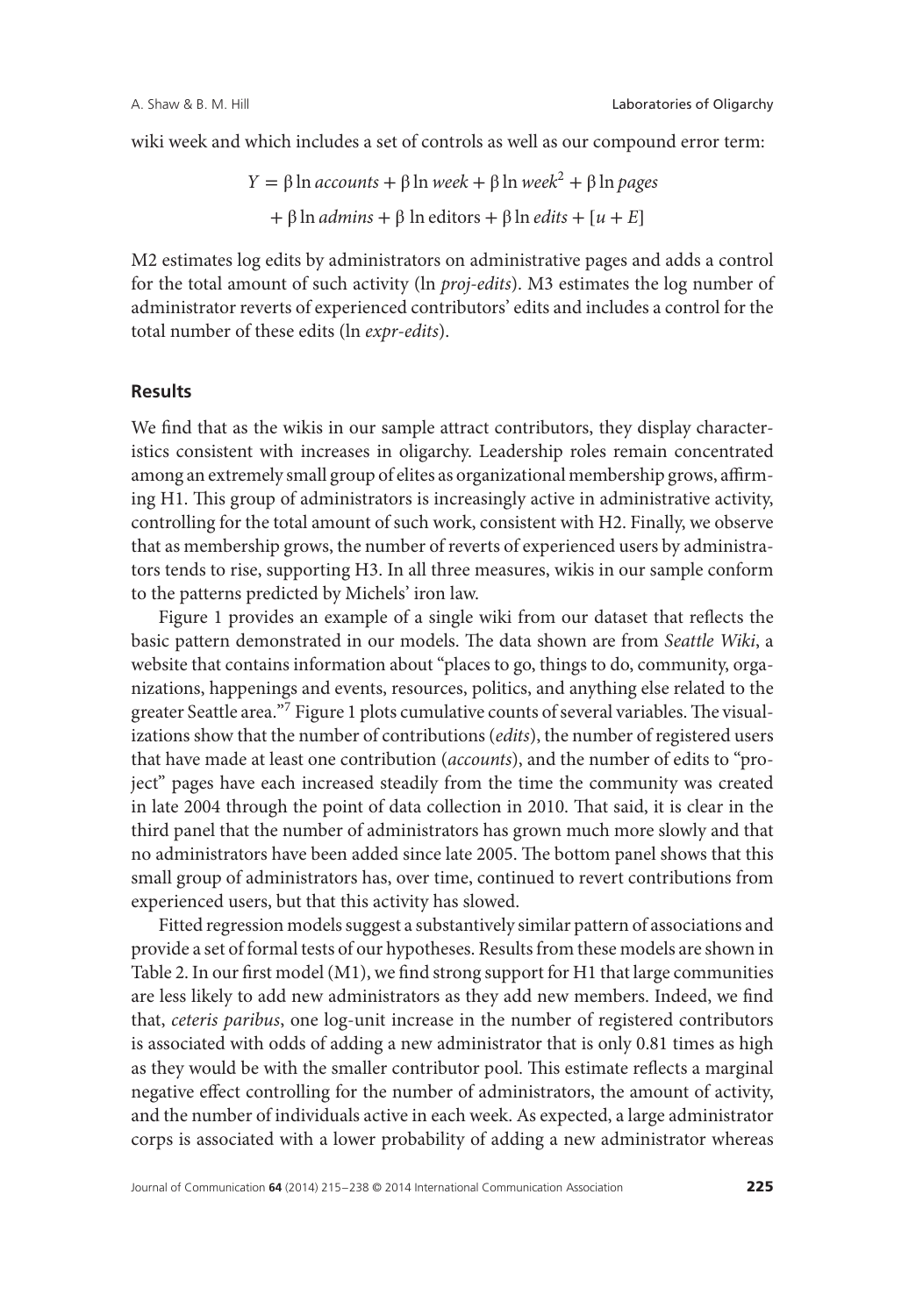

**Figure 1** Cumulative plots of covariates for *Seattle Wiki*, a collaborative website for information about Seattle and one of the online communities in our dataset.

a large number of active editors in a given week are a positive predictor of a larger leadership body.

Our second model (M2) suggests support for H2 that as communities' contributor bases grow, the number of edits made by administrators to administrative "project" pages will increase. Because both our dependent and independent variables are expressed in natural log-transformed units, our parameters can be interpreted as elasticities. At the margin, we estimate that a 1% change in the total number of accounts on a wiki, controlling for the total edits to administrative pages, is associated with a 3% increase in the number of contributions made by administrators to the administrative parts of the wiki.

Our final model (M3) suggests support for H3 that as communities' contributor bases grow, the number of edits made by experienced contributors that are reverted by administrators also tends to grow. Again, the effect can be interpreted as an elasticity. At the margin, we estimate that a 1% change in the total number of accounts on a wiki, controlling for the total number of edits by experienced users in the wiki that week, is associated with a 5% increase in the number of contributions made by experienced editors being reverted by administrators.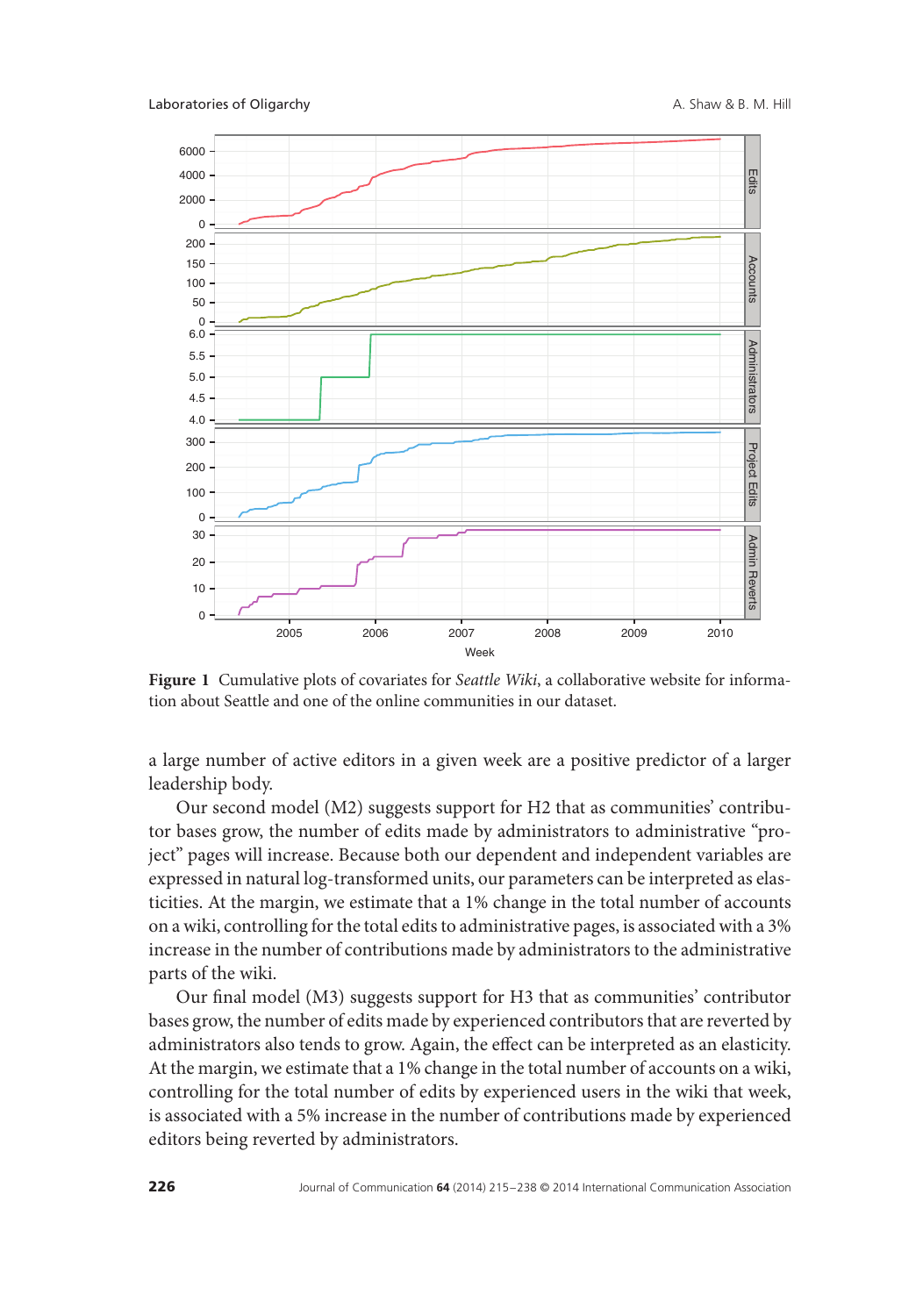**Table 2** Table of Fitted Multilevel Regression Models. The unit of analysis in each case is the wiki week. M1 is a logistic regression model of the probability that a wiki will add a new administrator during a week. M2 is a linear model predicting the logged number of edits made by administrators on administrative "project" pages controlling for total edits to these pages. M3 is a linear model predicting the logged number of reverts of edits by experienced editors by administrators controlling for the number of edits by experienced editors. (*n*=146, 858 wiki weeks from 683 wikis.)

|                                 | M1           | M <sub>2</sub> | M <sub>3</sub>          |
|---------------------------------|--------------|----------------|-------------------------|
| (Intercept)                     | $-4.108***$  | $-0.138***$    | $-0.029$ <sup>*</sup>   |
|                                 | (0.081)      | (0.011)        | (0.015)                 |
| week                            | $-0.006***$  | $0.000***$     | $-0.002$ ***            |
|                                 | (0.001)      | (0.000)        | (0.000)                 |
| $week^2$                        | $0.000***$   | $0.000***$     | $0.000***$              |
|                                 | (0.000)      | (0.000)        | (0.000)                 |
| In accountstotal                | $-0.210***$  | $0.025***$     | $0.045***$              |
|                                 | (0.031)      | (0.002)        | (0.002)                 |
| $\ln pages_{\text{total}}$      | $-0.763***$  | $-0.009***$    | $-0.021$ ***            |
|                                 | (0.023)      | (0.001)        | (0.002)                 |
| In adminstotal                  | $0.666$ ***  | $0.070***$     | $-0.010$                |
|                                 | (0.035)      | (0.005)        | (0.006)                 |
| In editors <sub>week</sub>      | $0.116**$    | $-0.036***$    | $0.125***$              |
|                                 | (0.038)      | (0.002)        | (0.003)                 |
| $ln$ edits week                 | $0.996***$   | $0.010***$     | $-0.111$ <sup>***</sup> |
|                                 | (0.022)      | (0.001)        | (0.005)                 |
| $ln$ proj-edits <sub>week</sub> |              | $0.608***$     |                         |
|                                 |              | (0.002)        |                         |
| In expr-edits <sub>week</sub>   |              |                | $0.178***$              |
|                                 |              |                | (0.004)                 |
| Log likelihood                  | $-11034.750$ | $-38022.642$   | $-103351.946$           |
| Number of observation           | 146,858      | 118,994        | 146,858                 |
| Number of groups: wiki          | 683          | 554            | 683                     |
| Variance: 1 wiki                | 0.325        | 0.034          | 0.080                   |
| Variance: residual              | 1.000        | 0.109          | 0.234                   |

\*\*\**p* < .001, \*\**p* < .01, \**p* < .05.

To assist in further interpretation and comparison, plots of predicted values for prototypical wikis for each of our three models are shown in Figure 2 along with 95% confidence intervals for the marginal effects. These model-derived plots emphasize what happens, on average, in our sample. The values along the *y*-axis correspond to estimated values of each of our dependent variables in our three models. Along the *x*-axis of each plot are a range of likely values of total registered accounts from 0 to 793 (the 95th percentile of observations in our dataset). These plots show the predicted values for wikis that differ in terms of the number of registered users with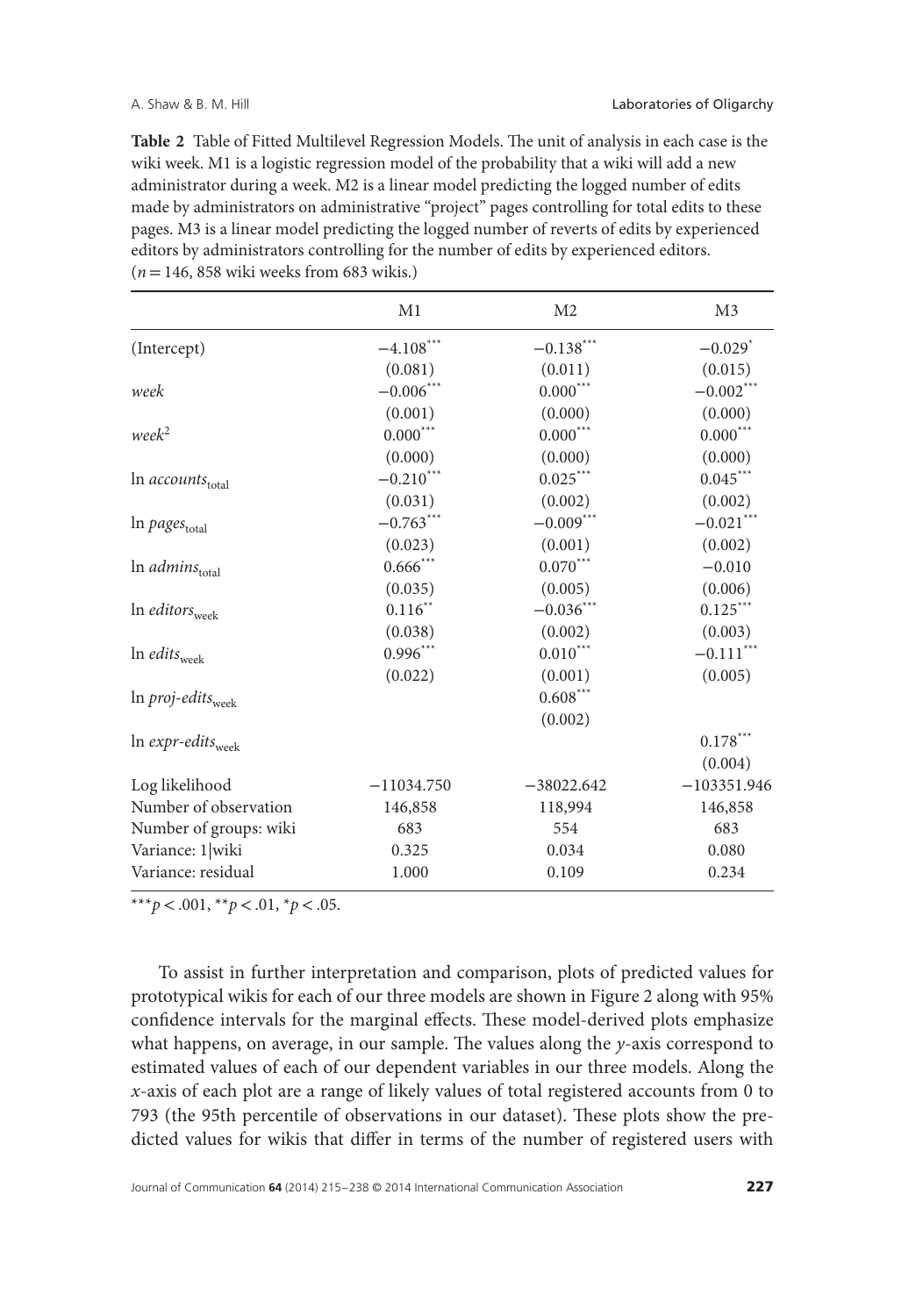Laboratories of Oligarchy **A. Shaw & B. M. Hill** 



**Figure 2** Plots showing predicted values from our models for wikis with varying number of accounts holding all other variables at sample medians.The graph also includes 95% confidence intervals for the marginal effects using the methods and tools described in Fox (2003). All outcome variables are measured in "per week" units.

at least one edit but are identical in every other respect. We have held each of our control variables constant at the sample median. As is the case in our models, each of these prototypical values should be interpreted in the context of a single week-long period. One important limitation is that each of these plots controls for time. As organizations grow larger and more complex, they also grow older. Although corresponding plots over time are not shown here, we find that the effect of age will, in most cases, compound the effects of organizational size. For example, older wikis are usually less likely to add administrators even if we hold the membership size constant.

Establishing the substantive significance of these results presents challenges for several reasons. Although M1 suggests new administrators become much less common in wikis with more contributors, the size of the estimated marginal effects in M2 and M3 for the prototypical wiki in Figure 2 is at the level of fractions of edits per week, and is estimated to be effectively flat over much of the variation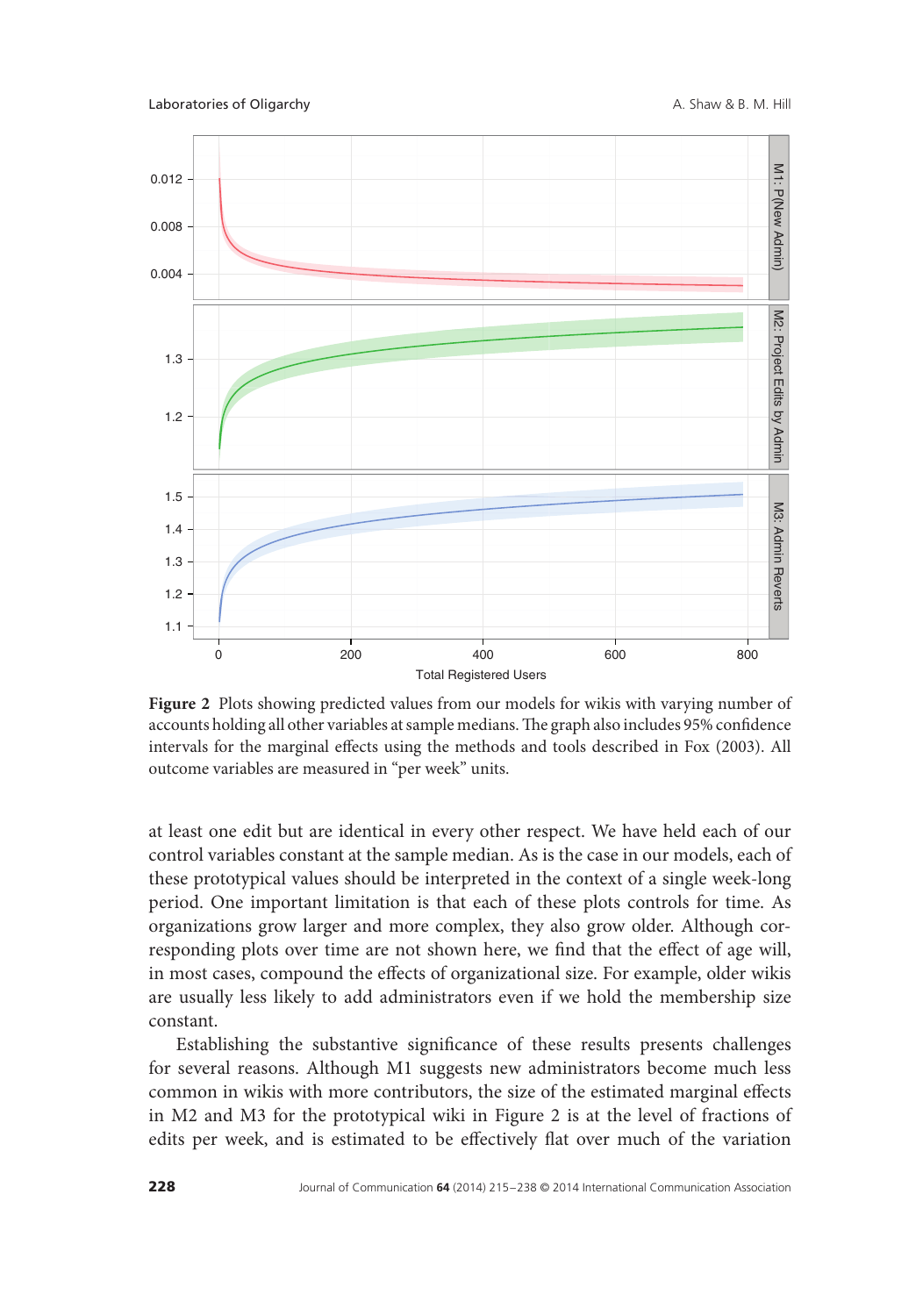in community size in our sample. However, small movements in our indicators of oligarchy may have large effects. For example, Wikipedia researchers have shown that even a single revert can have powerful demotivating effects (Halfaker, Kittur, & Riedl, 2011) with broad implications (Halfaker, Geiger, Morgan, & Riedl, 2013). Then again, an increase of a single reverted edit every several weeks, or of a slightly larger share of administrative editing falling on administrators, might not be felt as a stark shift into oligarchy. Because of these challenges, and because Michel's iron law makes no attempt to quantify oligarchy, our hypotheses are framed in terms of directionality. Our results reflect consistent movement toward oligarchy in terms of our measures.

# **Discussion**

The pattern of results in Table 2 and Figure 2 provides strong evidence that, on average, as wikis' contributor bases grow, a small group—present at the beginning monopolizes positions of formal authority in the community and accounts for more administrative activity while also using their authority to restrict contributions from experienced community members. These findings contradict much theoretical and empirical scholarship suggesting that peer production communities will resist oligarchy and embrace participatory organizational practices. In the large sample of peer production communities we examined, wikis tend to reproduce undemocratic, noninclusive, organizational hierarchies. The wikis in our sample are not indicative of robustly democratic, participatory institutions. This is true despite the relative lack of formal bureaucratic structure or clearly defined roles within many wikis. These results are consistent with Michels' iron law of oligarchy and contradict prevailing notions regarding organizational democracy in peer production. Of course, our work is also subject to several threats and limitations.

#### **Limitations**

One important limitation concerns the effectiveness of the controls for the number of administrative edits (*proj-edits*) in M2 and contributions by experienced editors (*expr-edits*) in M3. Without these controls, more administrative edits or reverts by administrators might simply reflect an increase in administrative work and editing associated with a more active community. Although our controls for baseline activity in these two variables are among the strongest estimated effects in our models, they may still be insufficient. We gain confidence from several alternative specifications used as robustness checks included as an appendix in Table A1. In Model 4, we alter M2 to estimate the logged count of the number of edits to project pages by nonadministrators and find no statistically significant relationship to membership size.

Controlling for baseline project page activity, administrators increase their editing as wikis grow, whereas nonadministrators do not. An alternative approach to controls is to express our dependent variables as proportions. Models 5 and 6 in Table A1 are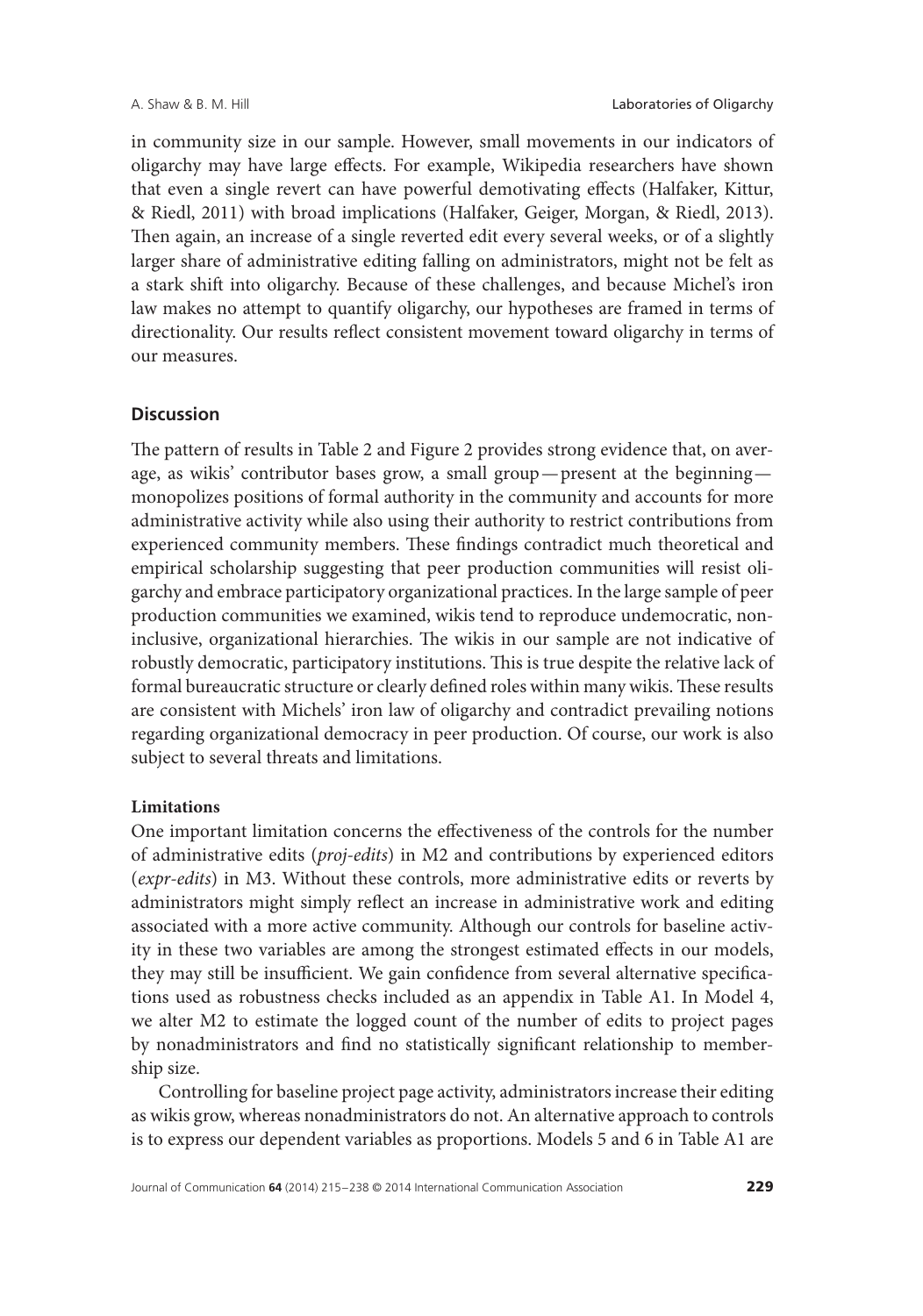specifications of M2 and M3, respectively, using proportions as a dependent variable instead of our activity-level controls.

Because proportions require a nonzero denominator, these datasets omit wiki weeks with no administrative edits or edits by experienced editors. These models show substantively similar results to M2 and M3: Membership size is positively associated with the proportion of contributions to administrative pages made by administrators and with the proportion of edits by experienced editors that are reverted by administrators.

Another potential threat to the internal validity of our findings concerns a key measure of oligarchic structure. In all three of our tests, our analysis relies on the administrator status as a way of identifying elites. However, as explained in our background section, the presence or absence of administrator rights is only one way of measuring elites in wikis. As wikis grow, contributors may take on the activity of much of the governance (i.e., creating, invoking, and enforcing rules) while merely relying on the small pool of administrators to carry out the final act of banning or deleting content. An alternate specification of M2 that predicts the logged number of editors contributing to project pages—ignoring whether they are administrators—can begin to address this concern. Estimates from this fitted model are shown in Model 7 in Table A1. In support of our finding in H2, we estimate a negative relationship between the number of editors contributing to project pages and membership size, controlling for activity in administrative pages. *Ceteris paribus* and administrative rights aside, fewer people are involved in governance activities as wikis attract contributors. Future work might use network measures or heuristics to identify a group of elite users without relying on administrator status.

Our analysis is also limited in ways that are more difficult to address. We employ "Big Data" methods from software engineering to construct our dataset, we test our hypotheses using more familiar regression-based tools. Although these methods are common in the social sciences, they import parametric assumptions about log-transformed data that can lead from subtle model misspecification to misleading findings. Our choice of methods was driven by the nature of our research questions, and we have built confidence in our results through alternative specifications and robustness checks, but we cannot eliminate these threats.

The breadth of our analysis and the size of our dataset signify that our measures do not include some of the nuance possible through other methodologies. Although we attempt to address qualities of individual communities through wiki-level random effects, our analysis is one of averages and cannot speak about differences that exist across the genres, languages, and demographic characteristics of the communities in our sample. By using data intensive techniques to look across millions of contributions and hundreds of communities, we lose the ability to speak in depth about some differences between and within those groups. We have spent time reading and contributing to some of the wikis in our dataset to build an intuition and familiarity with the users and communities in our data. That said, our measures necessarily provide an incomplete picture of a broad and rich dataset. The question of the extent to which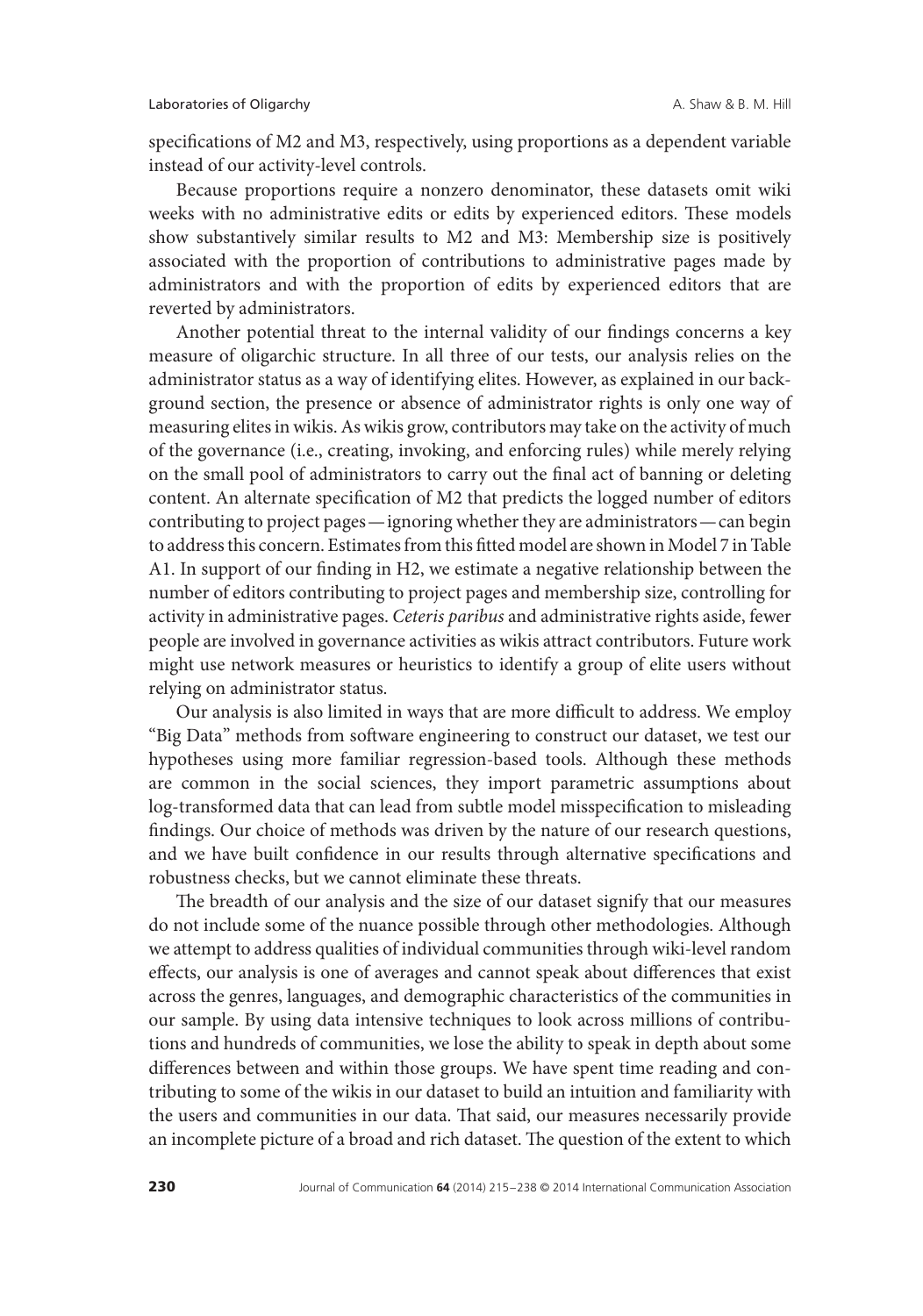the patterns we observe constitute meaningful movement toward oligarchy requires further in-depth analysis of individual projects.

#### **Generalizability**

As is always the case with studies of organizations, movements, and communities, important questions about generalizability remain as well. Wikis are a particular type of technological platform and Wikia wikis tend to be used for particular types of projects. As a result, we cannot be certain about the implications of our findings for the broader universe of peer production. There are also important questions about generalizability of our results beyond peer production. Many of the theories of communal information goods and collective action were formulated without peer production or the Internet in mind. Peer production projects are also unusual kinds of organizations that share characteristics with firms, cooperatives, political parties, unions, social movements, fan clubs, self-help groups, and more. As a result, a comparative analysis of peer production employing organizational theory is, ideally, an exercise in careful analogy. At the same time, peer production projects are organizations in the fundamental sense that they are collectivities with goals and boundaries. Moreover, as voluntary organizations, peer production projects such as Wikipedia and GNU/Linux have had unprecedented success at mobilizing collective action and contributions to communal public goods. For this reason, we join communication and social movement scholars, as well as proponents of peer production, in the belief that theories of public goods production and voluntary organizations are a salient reference point for research in organizational democracy. The question of whether or not our findings regarding peer-produced communal information goods apply to other sorts of networked movement organizations remains for future research.

For scholars of collective action who are accustomed to environments where the objectives may include subjects such as information shared within or between firms, political rights, fair wages, or representation from the state, it may be tempting to dismiss the forms of leadership and activity on wikis as trivial or insubstantial. We believe that such dismissal is shortsighted, given the contemporary influence of peer production technologies and organizational strategies. For example, in Mexico, a newly created political party constructed around a call for participatory democratic political structures calls itself the *Wikipartido*. <sup>8</sup> Even the most playful peer production communities face many of the same obstacles to collective action and public goods production as other kinds of volunteer-based membership organizations. As such, peer production projects provide an ideal environment within which to test and elaborate existing theories and laboratory-based findings using observational data.

## **Conclusion**

This article offers several contributions to existing research on peer production and collective action in participatory organizations. First, it joins a small number of studies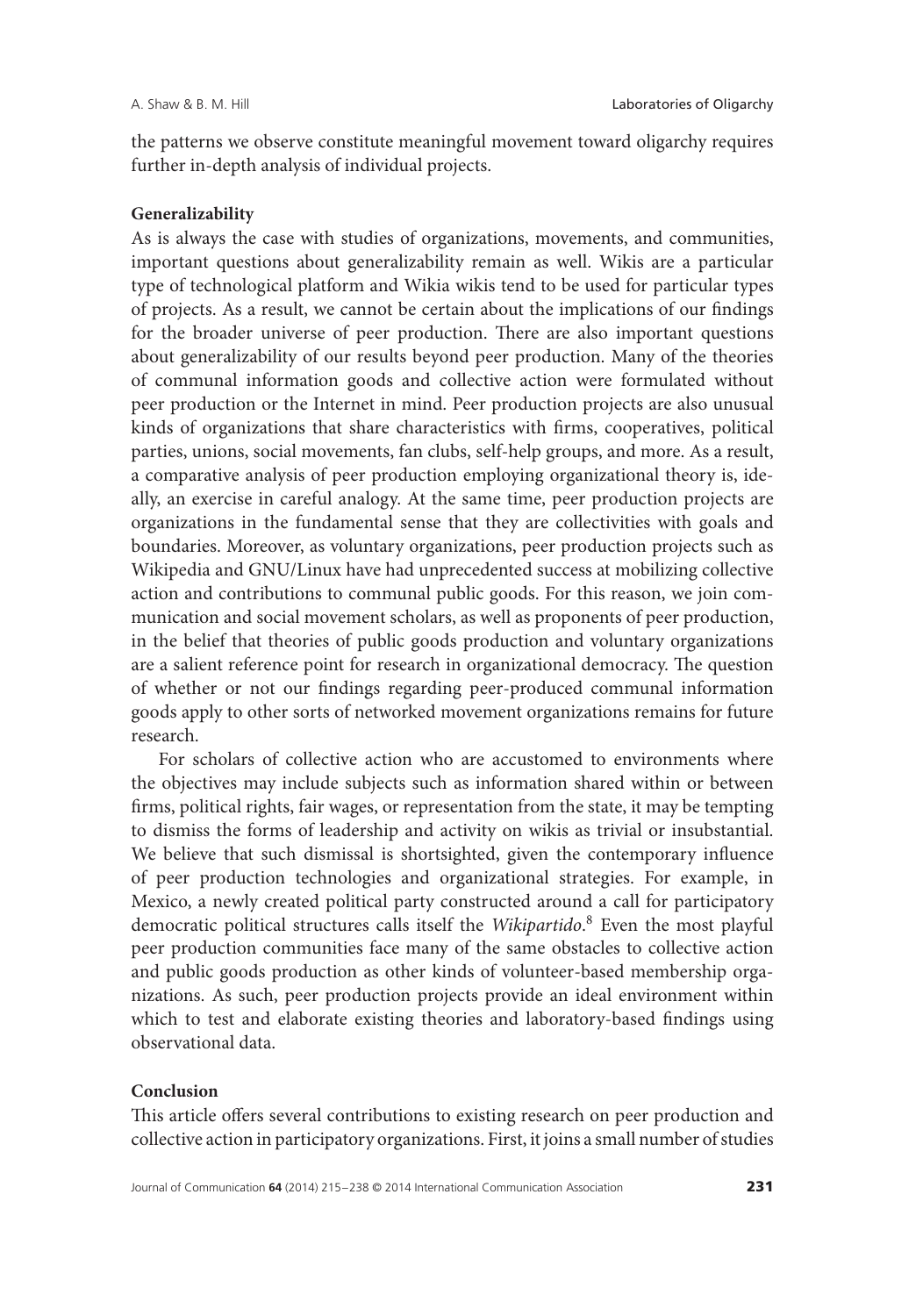in expanding the existing domain of organizational research beyond political parties, firms, nonprofit organizations, and social movements in order to test influential organizational theories in the context of peer production. Second, it contributes to our understanding of peer production through the application and evaluation of an established domain of communication scholarship around communal public goods in interactive communication systems. Third, by conducting a comparative analysis across peer production communities in order to understand better their social and organizational dynamics, we also contribute an empirical test of the prevailing assumption that peer production projects inherently advance "small-d" democracy. Finally, our results provide evidence that the widely observed hierarchies and inequalities within peer production projects are associated with enhanced oligarchic organizational structures and behavior.

Our findings show that peer production communities tend to follow Michels' iron law of oligarchy, extending previous findings on the role of elites and powerful leaders in peer production and contradicting the notion that peer production and other forms of communal public goods production entail democratic organizational forms. This study therefore recalls the paradoxes of participatory processes observed by scholars of organizational democracy: There may be trade-offs and contradictions that accompany any effort to organize effective collaboration and incorporate meaningful participation at the same time (Stohl & Cheney, 2001).

We note that some wikis in our dataset appear more robustly democratic than others. Although these cases are exceptional, they signal that digital technologies, like their offline counterparts, might—or might not—be used to create participatory democratic organizations. The opportunities to do so are neither foretold nor foreclosed by the technologies themselves. Understanding why *some* peer production projects create robust democratic organizations is a promising area for future research. But this research is precluded when scholars select more democratic organizations a priori or simply take the participatory and democratic nature of peer production organizations for granted.

What sort of organizational culture and institutions will contemporary online associations, movements, and organizations create? The impact of peer production has grown as more organizations (firms, political parties, movements, and voluntary groups) adopt the platforms and practices of peer production to pursue their objectives. Some, such as the Occupy movement and the *Wikipartido*, have explicitly modeled their organization on wikis and other peer production communities in an effort to facilitate deeper participation and democracy. Our findings here suggest that the adoption of peer production's organizational forms may inhibit the achievement of enhanced organizational democracy.

The fact that peer production may bring with it oligarchic organizations recalls previous work on associational culture and its influence on broader social institutions. For example, when Alexis de Tocqueville visited America in the early 19th century, he saw a flowering of civic associations, the organizational structures of which he believed contributed to a democratic national culture (de Tocqueville,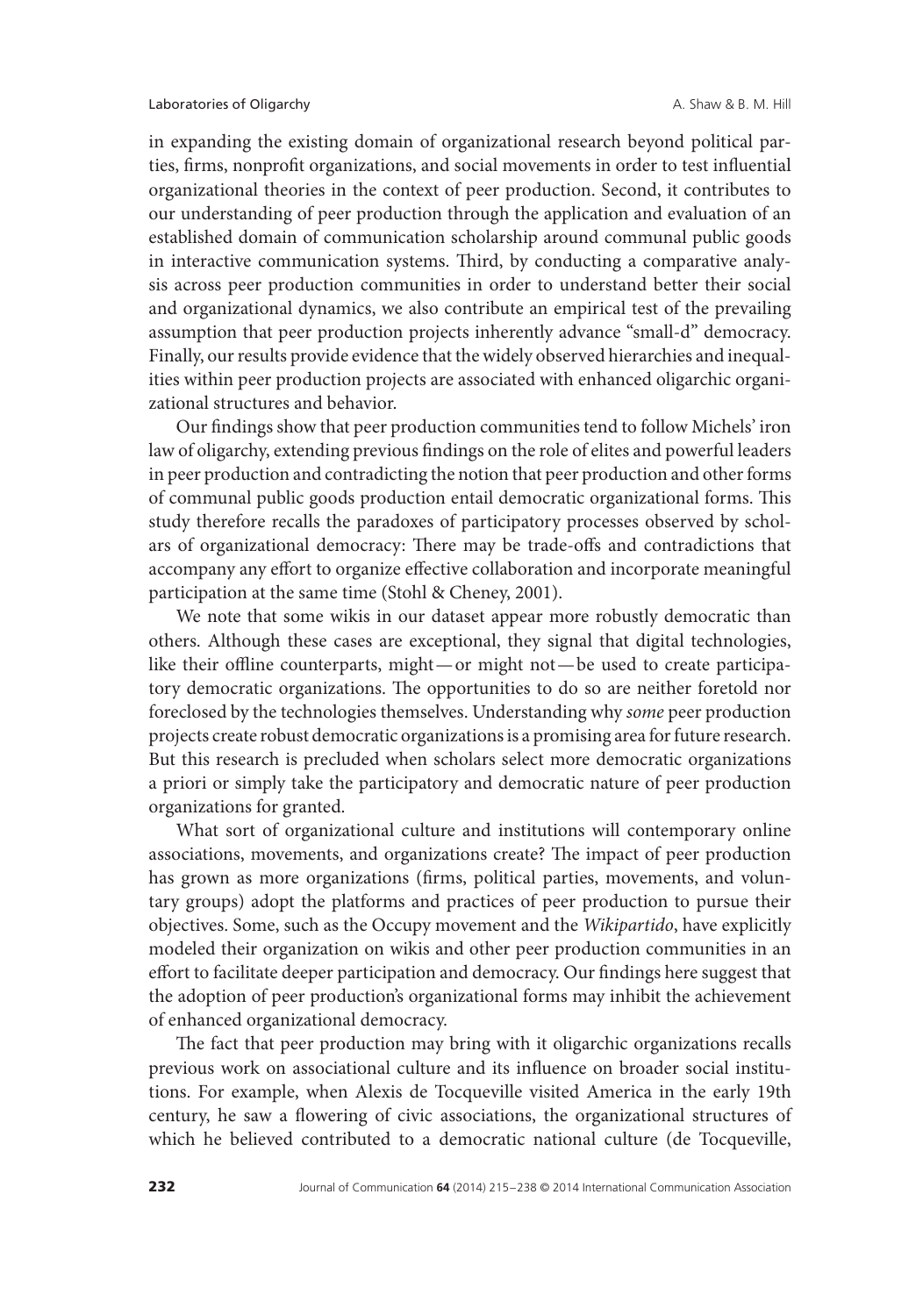2004). Similarly, when Seymour Martin Lipset and his colleagues looked to explain the remarkable democratic institutions within the International Typographical Union in the 1950s, they pointed to the robust culture of participation and engagement that cut across many levels of authority and experience within the union as a foundational factor. A few decades later, Robert Putnam bemoaned the apparent collapse of civic associationism in America, a pattern that many have subsequently sought to connect with changes in political culture. Consistent with Michels' original concerns, the rise of labor parties in various countries of the world has also brought about the nationalization of labor politics as the organization of unions becomes part and parcel of the organization of national political culture.

Although, invoking U.S. Supreme Court Justice Louis Brandeis, online collectives have been hailed as contemporary "laboratories of democracy," our findings suggest that they may not necessarily facilitate enhanced practices of democratic engagement and organization. Indeed, our results imply that widespread efforts to appropriate online organizational tactics from peer production may facilitate the creation of entrenched oligarchies in which the self-selecting and early-adopting few assert their authority to lead in the context of movements without clearly defined institutions or boundaries.

# **Acknowledgments**

The authors gratefully acknowledge the input, support, and feedback of Yochai Benkler, Peter Evans, Eric von Hippel, Tom Malone, Mitch Resnick, Coye Cheshire, Lance Bennett, Helen Margetts, Abigail Andrews, Dave Karpf, Per Selle, the MIT Economic Sociology Working Group, the Cooperation Group at the Berkman Center for Internet and Society, the Center for Information Technology and Policy, the Online Collective Action Working Group at the 2013 ECPR Joint Sessions, the Northwestern Communication Studies Faculty Research in Progress Workshop, the Buffett Center at Northwestern University, the Computational Social Science Workshop at the University of Chicago, the City University of Hong Kong, Wikimania, two anonymous reviewers, and the editor and staff of the *Journal of Communication*.

# **Notes**

- 1 As is common in peer production, ownership of the copyright on wiki content remains with the contributors but all material is licensed freely to the public as a condition of contribution. All Wikia content is released under the Creative Commons Attribution-ShareAlike license (the same license that Wikipedia uses) and is made publicly available for download.
- 2 More recent studies have turned to laboratory settings as well as firms and non-profit organizations, and have bypassed the question of whether specific modes of organizational governance more effectively support communal information resource production (Child & Shumate, 2007; Cho & Lee, 2008; Raban & Rafaeli, 2007; Yuan, Fulk, & Monge, 2007).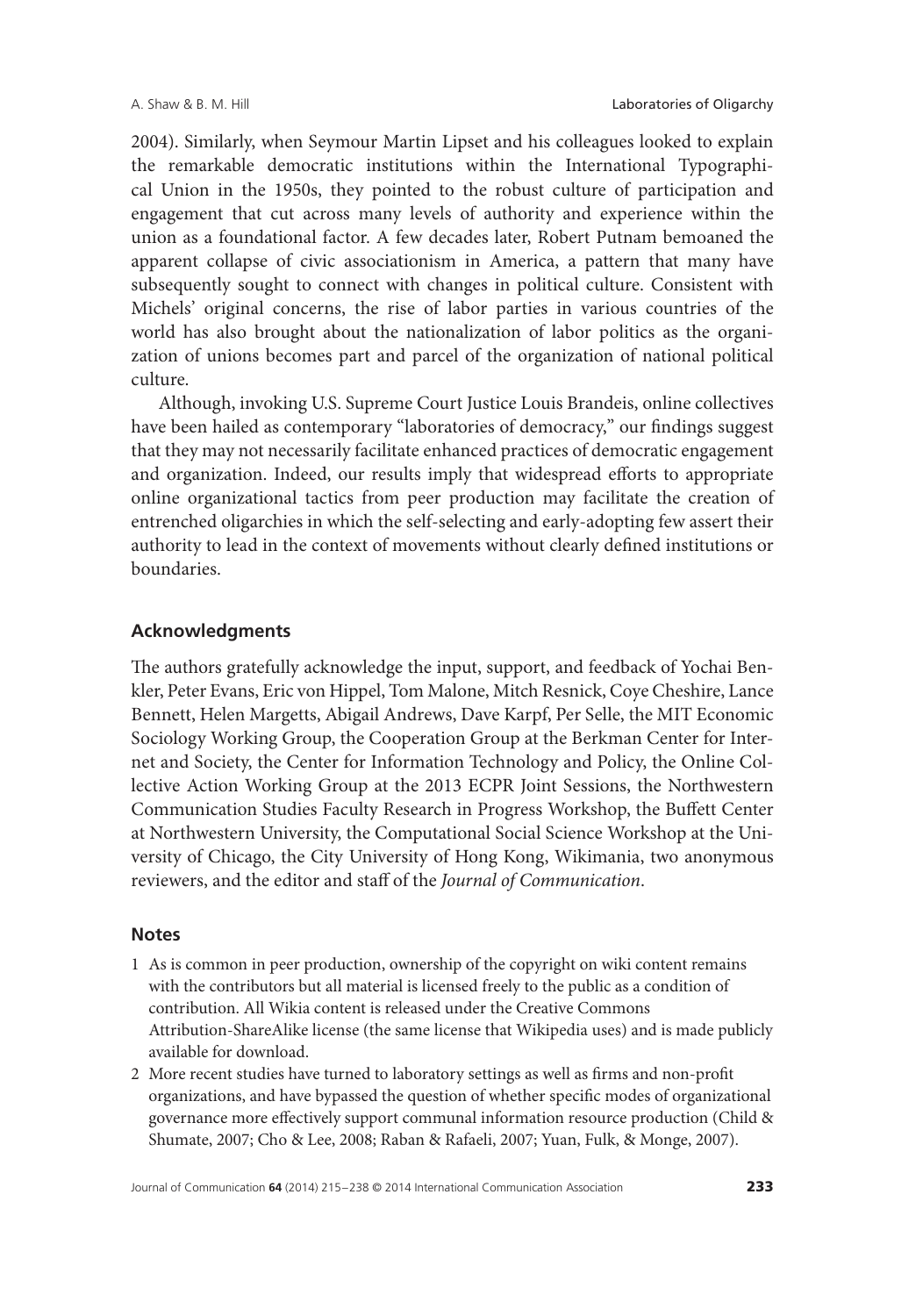- 3 We do not attempt, in this article, to give a comprehensive overview of research into the iron law and its application. In addition to Michels' original text, we refer readers to work by Jenkins (1977), Leach (2005), and Voss and Sherman (2000).
- 4 It is worth noting that the conceptual elaboration of the iron law that we present here follows Jenkins (1977) and Voss and Sherman (2000) more closely than it does Leach (2005).
- 5 Research on Wikipedia has shown that reverts by administrators tend to drive away newcomers (Halfaker et al., 2011). Assuming a similar dynamic exists in wikis in our dataset, the presence of reverts by administrators might provide an indicator of the extent to which administrators prevent less experienced contributors from acquiring authority or control of the organization.
- 6 Specifically, we treat a contribution as reverted if the previous revision is identical to the subsequent revision. In other words, we treat a contribution as reverted if, and only if, a user makes a contribution and the next contribution simply undoes his/her work. Because a contributor's edits can be undone in ways that do not return the page to its previous state, this reflects a conservative measure of reversion.
- 7 http://seattle.wikia.com/.
- 8 http://wikipartido.mx/.

# **References**

- Andrews, K. T., Ganz, M., Baggetta, M., Han, H., & Lim, C. (2010). Leadership, membership, and voice: Civic associations that work. *American Journal of Sociology*, **115**, 1191–1242. doi:10.1086/649060.
- Barakso, M., & Schaffner, B. F. (2008). Exit, voice, and interest group governance. *American Politics Research*, **36**, 186–209. doi:10.1177/1532673X07306545.
- Benkler, Y. (2002). Coase's penguin, or, Linux and the nature of the firm. *Yale Law Journal*, **112**, 369.
- Benkler, Y. (2006). *The wealth of networks: How social production transforms markets and freedom*. New Haven, CT: Yale University Press.
- Bennett, W. L., & Segerberg, A. (2012). The logic of connective action. *Information, Communication & Society*, **15**, 739–768. doi:10.1080/1369118X.2012.670661.
- Bennett, W. L., & Segerberg, A. (2013). *The logic of connective action: Digital media and the personalization of contentious politics*. New York, NY: Cambridge University Press.
- Bimber, B. A., Flanagin, A. J., & Stohl, C. (2012). *Collective action in organizations: Interaction and engagement in an era of technological change*. New York, NY: Cambridge University Press.
- Black, L. W., Welser, H. T., Cosley, D., & DeGroot, J. M. (2011). Self-governance through group discussion in Wikipedia measuring deliberation in online groups. *Small Group Research*, **42**, 595–634. doi:10.1177/1046496411406137.
- Butler, B. S. (2001). Membership size, communication activity, and sustainability: A resource-based model of online social structures. *Information Systems Research*, **12**, 346–362. doi:10.1287/isre.12.4.346.9703.
- Butler, B. S., Joyce, E., & Pike, J. (2008). Don't look now, but we've created a bureaucracy: the nature and roles of policies and rules in Wikipedia. In *Proceedings of the SIGCHI*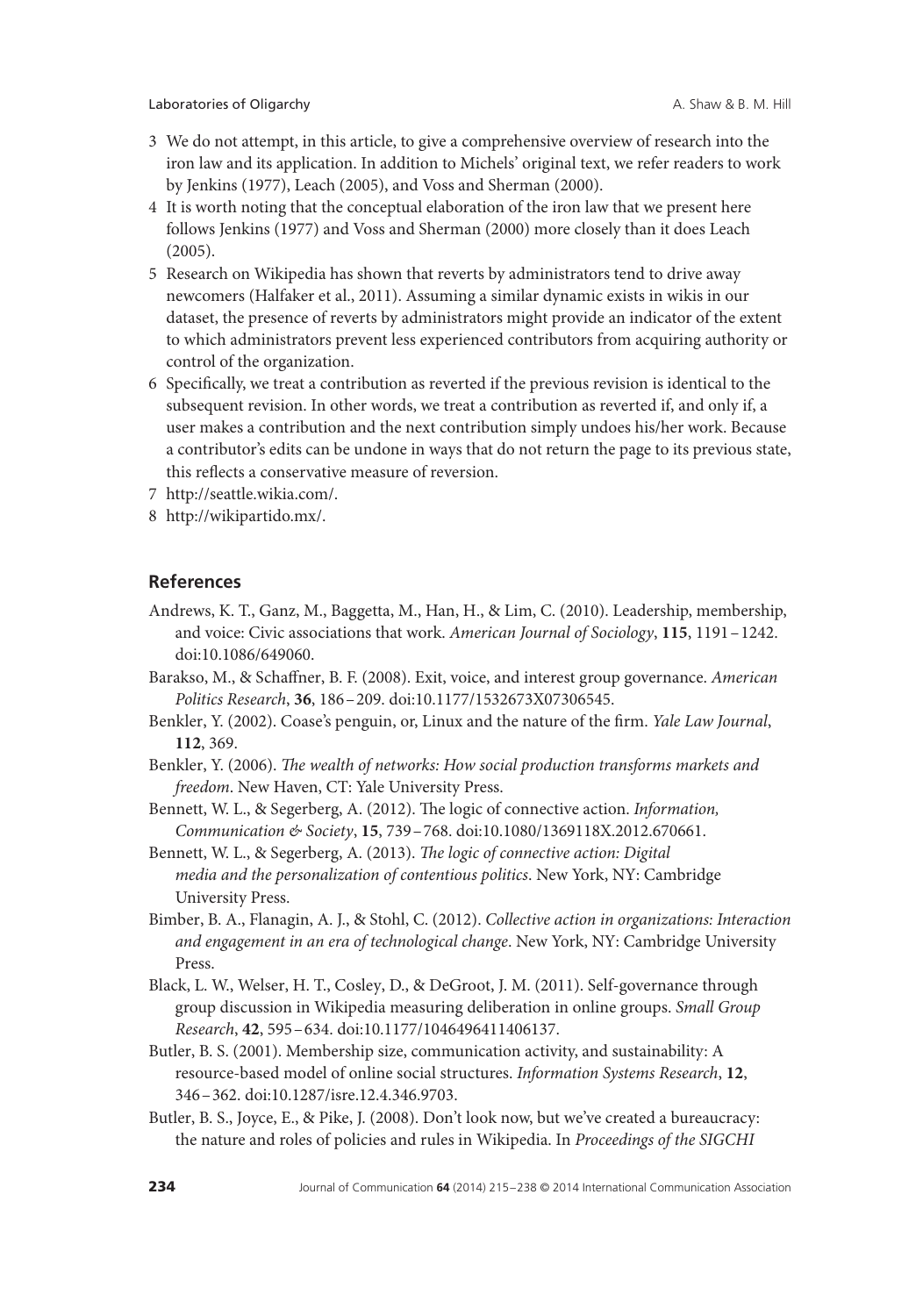*conference on human factors in computing systems* (pp. 1101–1110). New York, NY: ACM. doi:10.1145/1357054.1357227.

Castells, M. (2012). *Networks of outrage and hope: Social movements in the internet age*. Malden, MA: Wiley.

Child, J. T., & Shumate, M. (2007). The impact of communal knowledge repositories and people-based knowledge management on perceptions of team effectiveness. *Management Communication Quarterly*, **21**, 29–54. doi:10.1177/0893318907301987.

Cho, H., & Lee, J.-S. (2008). Collaborative information seeking in intercultural computer-mediated communication groups testing the influence of social context using social network analysis. *Communication Research*, **35**, 548–573. doi:10.1177/0093650208315982.

Connolly, T., & Thorn, B. K. (1990). Discretionary databases: Theory, data, and implications. In J. Fulk & C. Steinfield (Eds.), *Organizations and communication technology* (pp. 219–233). Newbury Park, CA: Sage.

de Tocqueville, A. (2004). *Democracy in America*. (A. Goldhammer, trans.) New York, NY: Library of America.

- Earl, J., & Kimport, K. (2011). *Digitally enabled social change: Activism in the internet age*. Cambridge, MA: MIT Press.
- Forte, A., Larco, V., & Bruckman, A. (2009). Decentralization in Wikipedia governance. *Journal of Management Information Systems*, **26**, 49–72. doi:10.2753/MIS0742-1222260103.
- Fox, J. (2003). Effect displays in R for generalised linear models. *Journal of Statistical Software*, **8**, 1–27.
- Fulk, J., Flanagin, A. J., Kalman, M. E., Monge, P. R., & Ryan, T. (1996). Connective and communal public goods in interactive communication systems. *Communication Theory*, **6**, 60–87. doi:10.1111/j.1468-2885.1996.tb00120.x.

Fuster Morell, M. (2010). *Governance of online creation communities: Provision of infrastructure for the building of digital commons* [Ph.D. Thesis]. European University Institute. (Defense date: 20/09/2010)

Fuster Morell, M. (2012). The free culture and 15 M movements in Spain: Composition, social networks and synergies. *Social Movement Studies*, **11**, 386–392. doi:10.1080/14742837.2012.710323.

Halfaker, A., Geiger, R. S., Morgan, J. T., & Riedl, J. (2013). The rise and decline of an open collaboration system: How Wikipedia's reaction to popularity is causing its decline. *American Behavioral Scientist*, **57**, 664–688. doi:10.1177/0002764212469365.

- Halfaker, A., Kittur, A., & Riedl, J. (2011). Don't bite the newbies: How reverts affect the quantity and quality of Wikipedia work. In *Proceedings of the 7th international symposium on wikis and open collaboration* (pp. 163–172). New York, NY: ACM. doi:10.1145/2038558.2038585.
- Hardin, G. (1968). The tragedy of the commons. *Science*, **162**, 1243–1248 PMID: 17756331. doi:10.1126/science.162.3859.1243.
- Healy, K., & Schussman, A. (2003). *The ecology of open-source software development*. Retrieved from http://kieranhealy.org/files/drafts/oss-activity.pdf.

Hess, C., & Ostrom, E. (Eds.) (2011). *Understanding knowledge as a commons: From theory to practice*. Cambridge, MA: MIT Press.

Hill, B. M., Burger, C., Jesse, J., & Bacon, J. (2008). *Official Ubuntu book* (Vol., 3rd ed.). Upper Saddle River, NJ: Prentice Hall.

Journal of Communication **64** (2014) 215–238 © 2014 International Communication Association **235**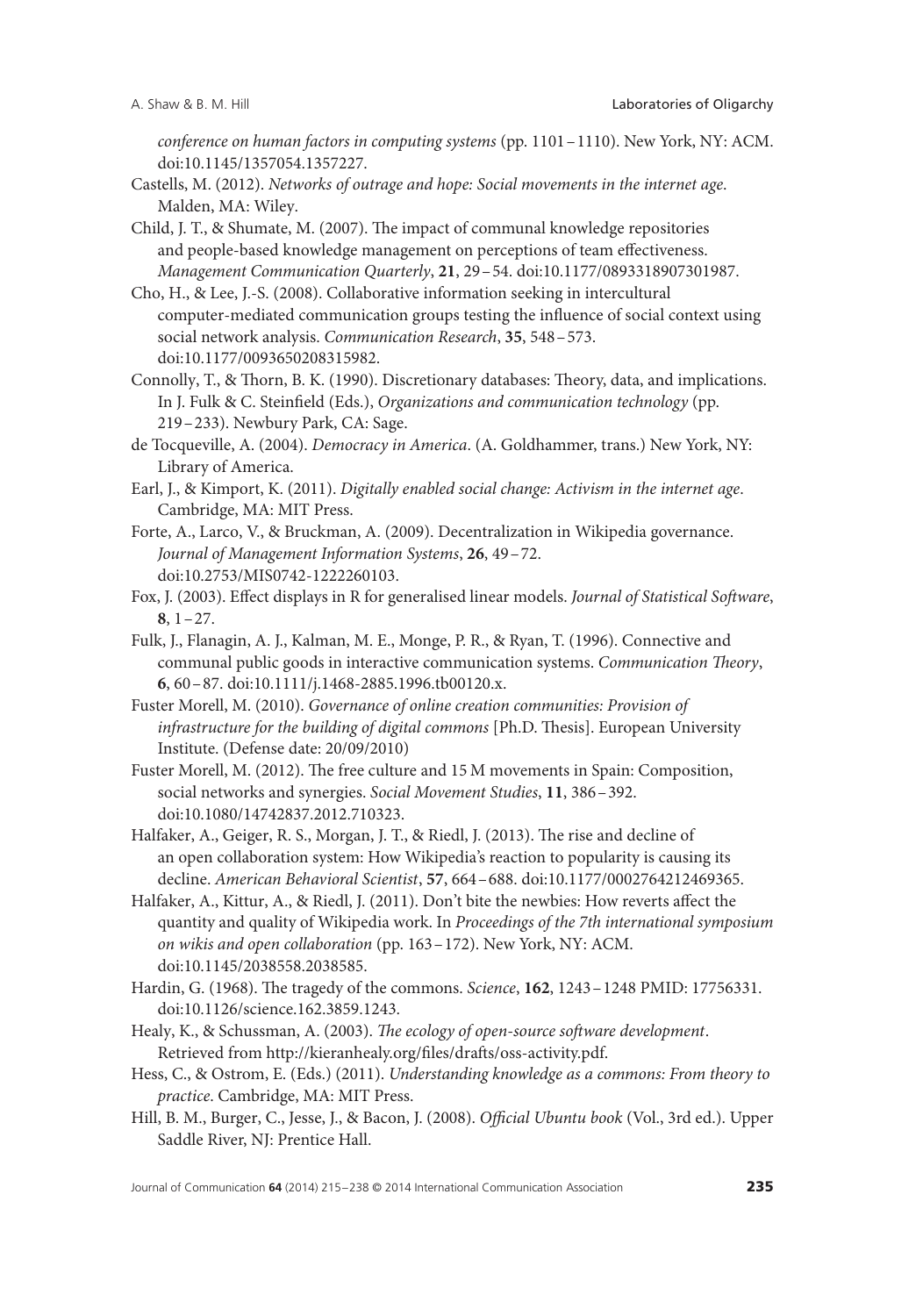- Ingo, H. (2006). *Open life: The philosophy of open source*. Retrieved from http://openlife.cc/ online/.
- Jenkins, J. C. (1977). Radical transformation of organizational goals. *Administrative Science Quarterly*, **22**, 568–586. doi:10.2307/2392401.
- Joyce, E., Pike, J. C., & Butler, B. S. (2012). Rules and roles vs. consensus: Self-governed deliberative mass collaboration bureaucracies. *American Behavioral Scientist*. doi:10.1177/0002764212469366.
- Karpf, D. (2012). *The MoveOn effect: The unexpected transformation of American political advocacy*. New York, NY: Oxford University Press.
- Kittur, A., Chi, E., Suh, B., & Mytkowicz, T. (2007). Power of the few vs. wisdom of the crowd: Wikipedia and the rise of the bourgeoisie. In *Proceedings of Alt. CHI*. New York, NY: ACM.
- Kollock, P. (1999). The economies of online cooperation: Gifts and public goods in cyberspace. In M. Smith & P. Kollock (Eds.), *Communities in cyberspace* (pp. 220–239). London, England: Routledge.
- Konieczny, P. (2009). Governance, organization, and democracy on the internet: The iron law and the evolution of Wikipedia. *Sociological Forum*, **24**, 162–192. doi:10.1111/j.1573-7861.2008.01090.x.
- Kriplean, T., Beschastnikh, I., McDonald, D. W., & Golder, S. A. (2007). Community, consensus, coercion, control: cs\*w or how policy mediates mass participation. In *Proceedings of the 2007 international ACM conference on supporting group work* (pp. 167–176). New York, NY: ACM. doi:10.1145/1316624.1316648.
- Leach, D. K. (2005). The iron law of what again? Conceptualizing oligarchy across organizational forms. *Sociological Theory*, **23**, 312–337. doi:10.1111/j.0735-2751.2005.00256.x.
- Leuf, B., & Cunningham, W. (2001). *The wiki way: Quick collaboration on the web*. Boston, MA: Addison-Wesley Longman.
- Lipset, S. M., Trow, M. A., & Coleman, J. S. (1956). *Union democracy: The internal politics of the international typographical union*. Glencoe, IL: Free Press.
- Loubser, M. (2010). *Organisational mechanisms in peer production: The case of Wikipedia (DPhil)*. Oxford, UK: Oxford Internet Institute, Oxford University.
- Michels, R. (1915). *Political parties: A sociological study of the oligarchical tendencies of modern democracy* (E. Paul & C. Paul, trans.). New York, NY: Hearst.
- Olson, M. (1965). *The logic of collective action: Public goods and the theory of groups* (Vol. ,1st ed.). Cambridge, MA: Harvard University Press.
- O'Mahony, S., & Ferraro, F. (2007). The emergence of governance in an open source community. *Academy of Management Journal*, **50**, 1079–1106. doi:10.5465/AMJ.2007.27169153.
- Ortega, F. (2009). Wikipedia: A quantitative analysis [PhD thesis]. Universidad Rey Juan Carlos.
- Ostrom, E. (1990). *Governing the commons: The evolution of institutions for collective action*. New York, NY: Cambridge University Press.
- Panciera, K., Halfaker, A., & Terveen, L. (2009). Wikipedians are born, not made: A study of power editors on Wikipedia. In *Proceedings of the ACM 2009 international conference on supporting group work* (pp. 51–60). New York, NY: ACM. doi:10.1145/1531674.1531682.
- Piven, F. F., & Cloward, R. A. (1977). *Poor people's movements: Why they succeed, how they fail*. New York, NY: Pantheon Books.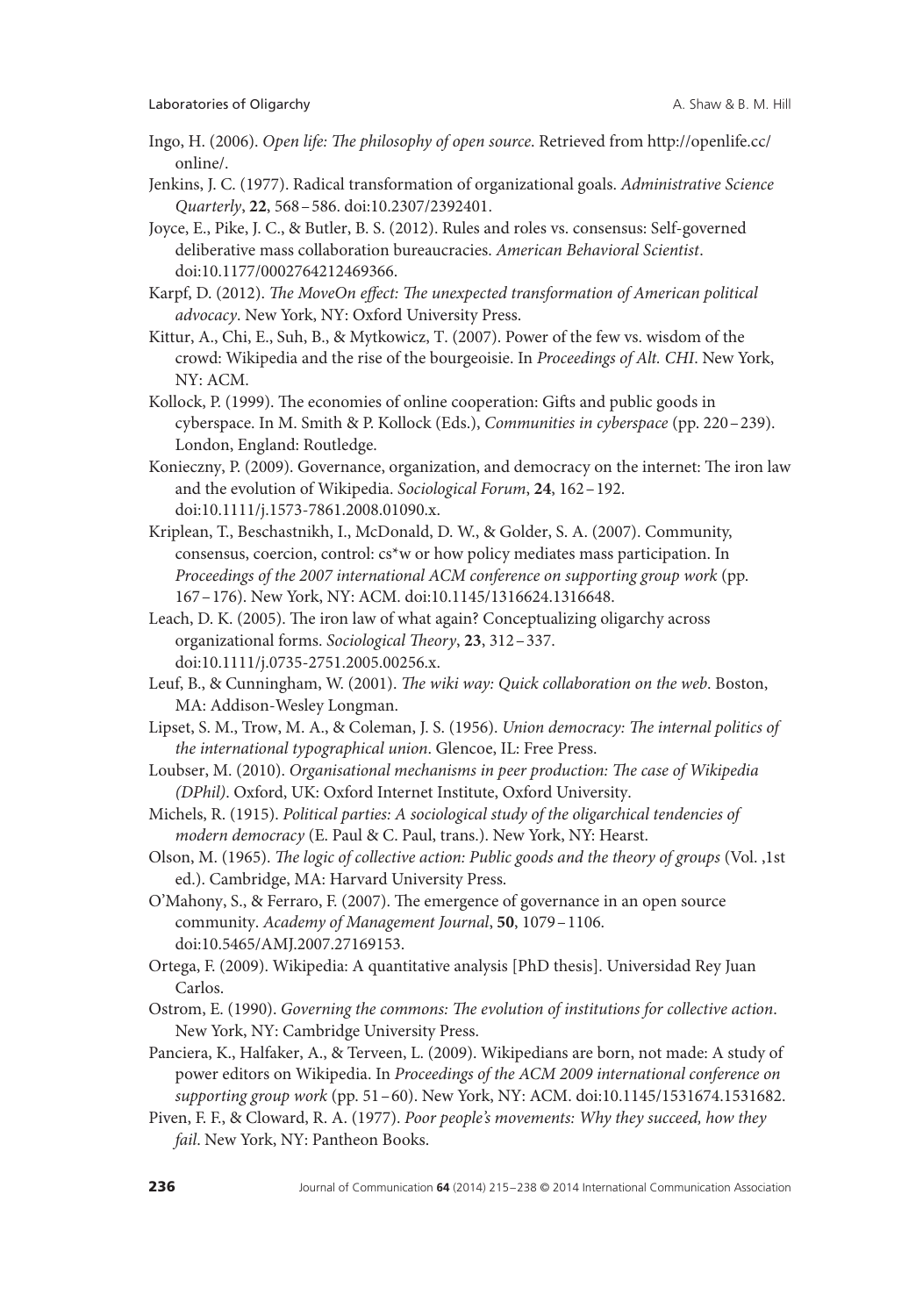- Polletta, F. (2013). Participatory democracy in the new millennium. *Contemporary Sociology: A Journal of Reviews*, **42**, 40–50. doi:10.1177/0094306112468718b.
- Priedhorsky, R., Chen, J., Lam, S. T. K., Panciera, K., Terveen, L., & Riedl, J. (2007). Creating, destroying, and restoring value in Wikipedia. In *Proceedings of the 2007 international ACM conference on supporting group work* (pp. 259–268). New York, NY: ACM. doi:10.1145/1316624.1316663.
- Raban, D. R., & Rafaeli, S. (2007). Investigating ownership and the willingness to share information online. *Computers in Human Behavior*, **23**, 2367–2382. doi:10.1016/j.chb.2006.03.013.
- Rafaeli, S., & LaRose, R. J. (1993). Electronic bulletin boards and "Public goods" explanations of collaborative mass media. *Communication Research*, **20**, 277–297. doi:10.1177/009365093020002005.
- Rucht, D. (1999). Linking organization and mobilization: Michels's iron law of oligarchy reconsidered. *Mobilization: An International Quarterly*, **4**, 151–169.
- Schweik, C. M., & English, R. C. (2012). *Internet success: A study of open-source software commons*. Cambridge, MA: MIT Press.
- Shaw, A. (2012). Centralized and decentralized gatekeeping in an open online collective. *Politics & Society*, **40**, 349–388. doi:10.1177/0032329212449009.
- Shirky, C. (2008). *Here comes everybody: The power of organizing without organizations*. New York, NY: Penguin Press HC.
- Singer, J. D., & Willett, J. B. (2003). *Applied longitudinal data analysis: Modeling change and event occurrence* (Vol. ,1st ed.). New York, NY: Oxford University Press.
- Stohl, C., & Cheney, G. (2001). Participatory processes/paradoxical practices communication and the dilemmas of organizational democracy. *Management Communication Quarterly*, **14**, 349–407. doi:10.1177/0893318901143001.
- Tufekci, Z., & Wilson, C. (2012). Social media and the decision to participate in political protest: Observations from Tahrir Square. *Journal of Communication*, **62**, 363–379. doi:10.1111/j.1460-2466.2012.01629.x.
- Viégas, F. B., Wattenberg, M., McKeon, M. M., & Schuler, D. (2007). The hidden order of Wikipedia. In *Online communities and social computing* (pp. 445–454). Berlin, Heidelberg, Germany: Springer-Verlag.
- Voss, K., & Sherman, R. (2000). Breaking the iron law of oligarchy: Union revitalization in the American labor movement. *American Journal of Sociology*, **106**, 303–349. doi:10.1086/ajs.2000.106.issue-2.
- Weber, S. (2004). *The success of open source*. Cambridge, MA: Harvard University Press.
- Wu, F., Wilkinson, D. M., & Huberman, B. A. (2009). Feedback loops of attention in peer production. In *Proceedings of the 2009 international conference on computational science and engineering – Volume 04* (pp. 409–415). Washington, DC: IEEE Computer Society. doi:10.1109/CSE.2009.430.
- Yuan, Y. C., Fulk, J., & Monge, P. R. (2007). Access to information in connective and communal transactive memory systems. *Communication Research*, **34**, 131–155. doi:10.1177/0093650206298067.
- Zhu, H., Kraut, R. E., Wang, Y.–C., & Kittur, A. (2011). Identifying shared leadership in Wikipedia. In *Proceedings of the 2011 Annual Conference on Human Factors in Computing Systems* (pp. 3431–3434). New York, NY: ACM. doi:10.1145/1978942. 1979453.